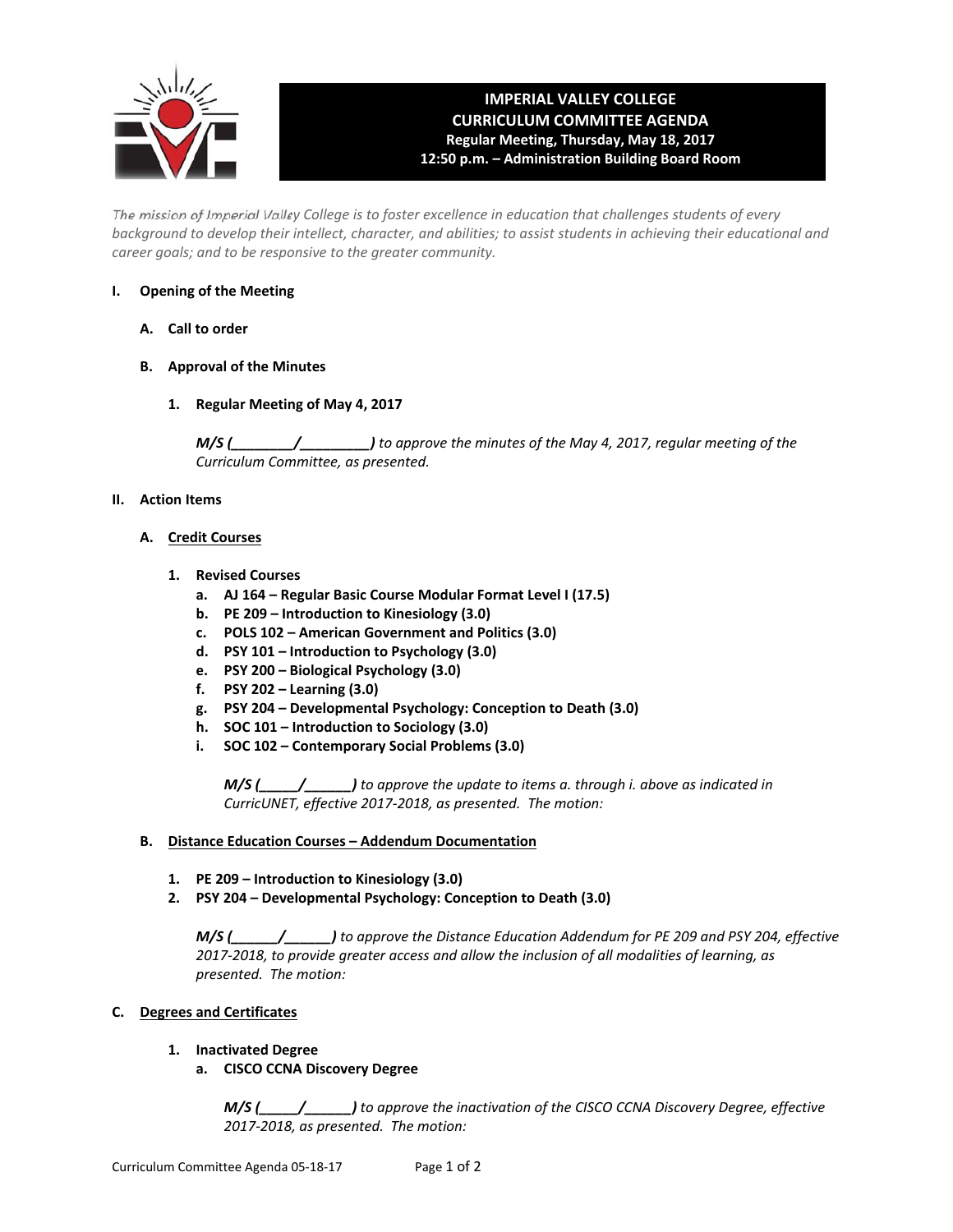#### **2. Revised Degrees and Certificates**

#### **a. CISCO CCNA Discovery Certificate**

 *M/S (\_\_\_\_\_\_/\_\_\_\_\_\_) to approve the revision of the CISCO CCNA Discovery Certificate, effective 2017‐2018, as presented. The motion:* \*To remove CIS 164 and CIS 165. Unit value from 22-25 to 14-17, resulting in revising to a low unit certificate.

## **b. Alternative Energy‐Solar Technology Certificate**

 *M/S (\_\_\_\_\_\_/\_\_\_\_\_\_) to approve the revision of the Alternative Energy‐Solar Technology Certificate, effective 2017‐2018, as presented. The motion:*

\* To remove RNEW 165. It has been determined that this course is not necessary to meet the requirements for NABCEP certification. Students are able to receive preparation within the other required courses for this certificate. Unit value  *reduced from 23‐22.*

#### **D. Catalog Textual Items**

#### **1. Advanced Placement (AP) Chart**

 *M/S (\_\_\_\_\_\_/\_\_\_\_\_\_) to approve the revision to the Advanced Placement Chart, effective 2017‐ 2018, as presented. The motion:*

#### **E. Curriculum Policies and Procedures**

## **1. AP 4105 – Distance Education**

 *M/S (\_\_\_\_\_\_/\_\_\_\_\_\_) to approve the revision to Administrative Procedure (AP) 4105 Distance Education, effective upon Board approval, as presented. The motion:* 

#### **2. AP/BP 4106 – Nursing Programs**

 *M/S (\_\_\_\_\_\_/\_\_\_\_\_\_) to approve the revision to Administrative Procedure (AP) and Board Policy (BP) 4106 Nursing Programs, effective upon Board approval, as presented. The motion:*

#### **III. Discussion Items**

#### **IV. Information Items**

- **1. Proposed Revisions to Title 5 Regulations**
	- **a. Standards and Criteria for Courses – § 55002**
	- **b. Credit Hour – § 55002.5**
	- **c. Credit Course Approval – § 55100**
	- **d. Approval of Credit Programs – § 55130**
	- **e. Conditions for Claiming Attendance – § 58050**
- **V. Other Items**
- **VI. Next Regular Meeting: June 1, 2017, 12:50pm in the Board Room**
- **VII. Adjournment**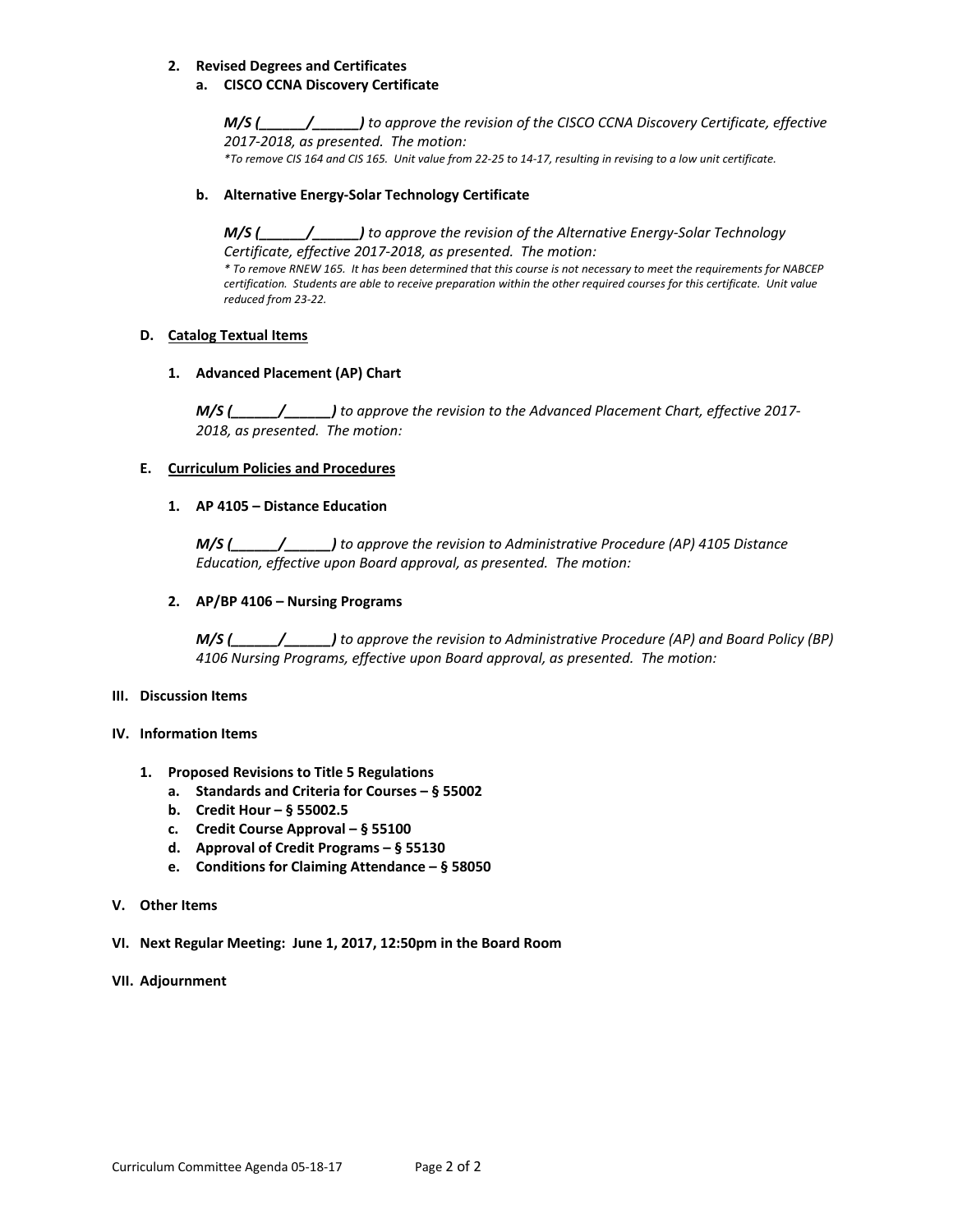

# **IMPERIAL VALLEY COLLEGE CURRICULUM COMMITTEE MINUTES (Unadopted) Regular Meeting, Thursday, May 4, 2017 12:50 p.m. –Board Room**

**Present:** | Micholas Akinkuoye | Mcraig Blek | Mandrew | Mandrew Robinson **ØMichael Heumann** | □Xochitl Tirado | ØDaniel Gilison | ØCarol Hegarty **☑Allyn Leon** │ □Jose Velasquez │ ☑Norma Nava │ ☑Trinidad Argüelles **ØAndres Martinez** │ □Jose Ruiz │ ØSydney Rice │ ØKristen Gomez **⊠Kevin White** │ □Cathy Zazueta │ □ASG Representative Consultants: <del>□Efrain Silva | □Becky Green | □Gloria Carmona | □David Drury</del> David Zielinski ☐Norma Nunez ☐Kevin Howell ☐Jill Kitzmiller ☐Lennor Johnson **Ex‐officio Visitors:** Manfred Knack **Recorder:** Dixie Krimm

#### **I. Opening of the Meeting**

#### **A. Call to order**

Craig Blek called the regular meeting of the Imperial Valley College Curriculum Committee to order at 12:58 pm on Thursday, May 4, 2017.

#### **B. Approval of the Minutes**

#### **1. Regular Meeting of April 6, 2017**

*M/S/C (White/Leon) to approve the minutes of the April 6, 2017, regular meeting of the Curriculum Committee, as presented.* 

#### **II. Action Items**

#### **A. Credit Courses**

- **1. Revised Courses**
	- **a. AIS 108 – Indians of the Southwest (3.0)**
	- **b. ANTH 102 – Cultural Anthropology (3.0)**
	- **c. ANTH 108 – Indians of the Southwest (3.0)**
	- **d. AU T 140 – Diesel Engine Maintenance and Repair (4.0)**
	- **e. AU T 165 – Diesel Preventive Maintenance and Inspection (4.0)**
	- **f. BLDC 101 – Safety Standards (Cal/OSHA) 30‐Hour Card (3.0)**
	- **g. ELTR 120 – Electronic Devices (4.0)**
	- **h. ELTR 140 – Electronic Circuits and Semiconductors (4.0)**
	- **i. ELTR 220 – Digital Instrumentation Measurements (3.0)**
	- **j. ELTR 240 – Digital Logic Circuits (3.0)**
	- **k. HE 102 – Health Education (3.0)**
	- **l. MATH 119 – Elementary Statistics (4.0)**
	- **m. WELD 100 – Welding Technology (5.0)**
	- **n. WELD 115 – Flux Cored Arc Welding on Plate (3.0)**
	- **o. WELD 125 – Gas Tungsten Arc Welding on Plate (3.0)**
	- **p. WELD 135 – Shielded Metal Arc Welding on Plate (4.0)**
	- **q. WELD 225 – Gas Tungsten Arc Welding on Pipe (3.0)**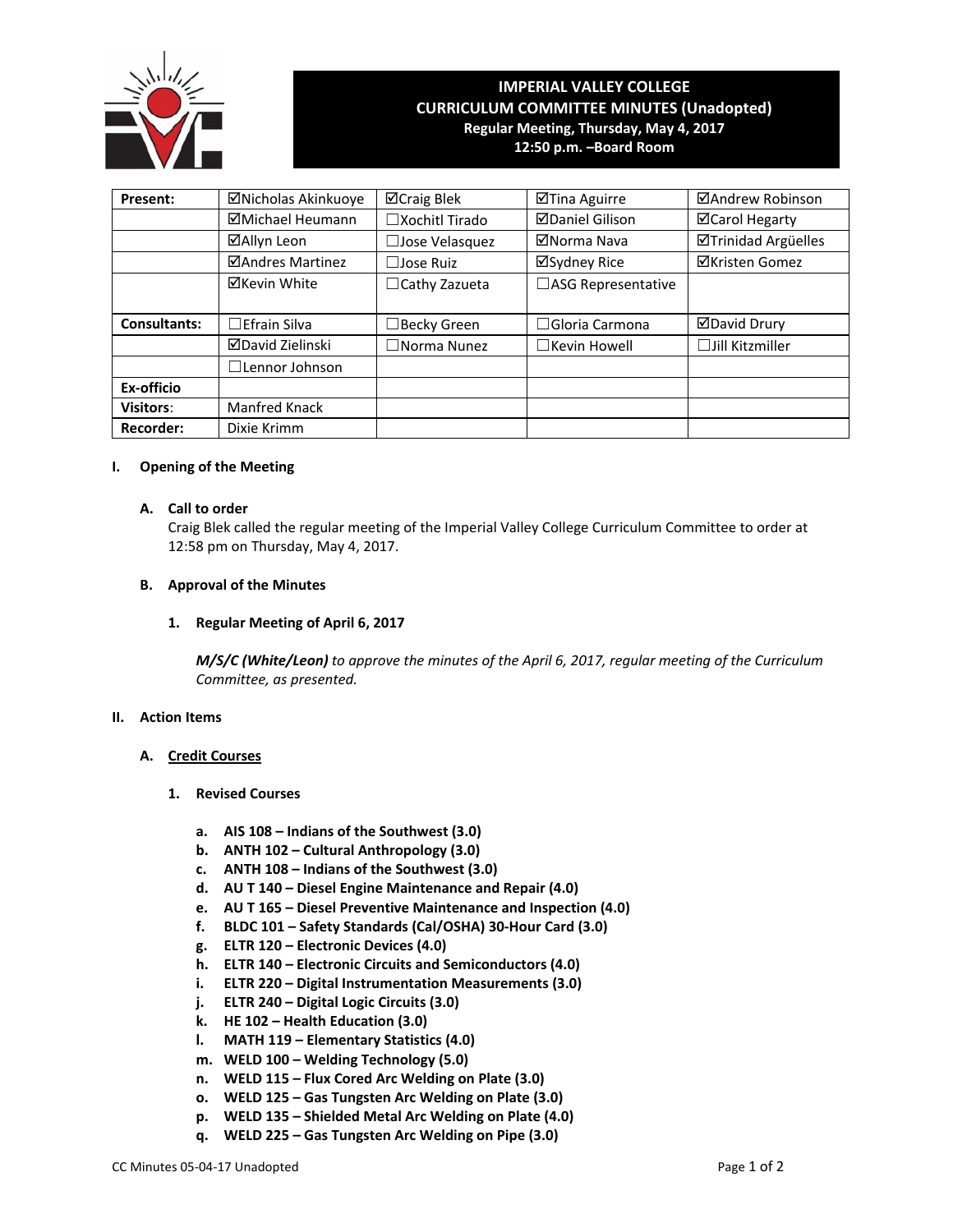*M/S (Akinkuoye/Heumann) to approve the update to items a. through q. above as indicated in CurricUNET, effective 2017‐2018, as presented. The motion carried.*

#### **r. PE 100 – Lifetime Exercise Science (2.0)**

M/S (Leon/Robinson) to approve the class size increase from 40 to 45 for face to face sections  *only, and large quota designation, effective 2017‐2018, as presented. The motion carried.*

#### **2. Deleted Course**

#### **a. AG 132 – Business Management (3.0)**

 *M/S (Leon/Heumann) to approve the deletion of AG 132 from the credit curriculum, effective 2017‐2018, as presented. The motion carried.*

#### **B. Degrees and Certificates**

#### **1. Revised Certificates**

#### **a. Diesel Farm Machinery and Heavy Equipment Technician Certificate**

M/S (Akinkuoye/Leon) to approve the reduction of units from 22 to 20, effective 2017-2018, as  *presented. The motion carried.*

#### **b. Nursing VN Certificate**

*M/S (Akinkuoye/Aguirre) to approve the update to prerequisite requirements, effective 2017‐ 2018, as presented. The motion carried.*

#### **III. Discussion Items ‐ None**

#### **IV. Information Items**

Kristen informed members that there are issues pending for colleges that have ADTs that use a STATWAY model to meet the MATH 110 C‐ID descriptor. The concern involves the lack of intermediate algebra on the STATWAY model. Our Statistics course if fine since the prerequisite for MATH 119 (C‐ID MATH 110) is MATH 091 Intermediate Algebra. Ultimately the idea is that the student must demonstrate competency in intermediate algebra upon completing one of the nine affected TMCs, which can be attained through our MATH 119, assessment, or multiple measures process.

#### **V. Other Items**

Committee members discussed the idea of standardizing the class size for online courses. Items to consider:

- Be aware that attrition is an issue
- Ways to improve online retention
- OEI has resources on ways to help students learn to take online courses
- Offer online orientation prior to start of classes
- Evaluation methods

#### **VI. Next Regular Meeting: May 18, 2017, 12:50pm in the Board Room**

#### **VII. The meeting adjourned at 1:30 p.m.**

In accordance with the Ralph M. Brown Act and SB 751, minutes of the IVC Curriculum Committee record the votes of all committee members as follows: (1) Members recorded as absent are presumed not to have voted; (2) the names of members voting in the minority or abstaining are recorded; (3) all other members are presumed to have voted in the majority.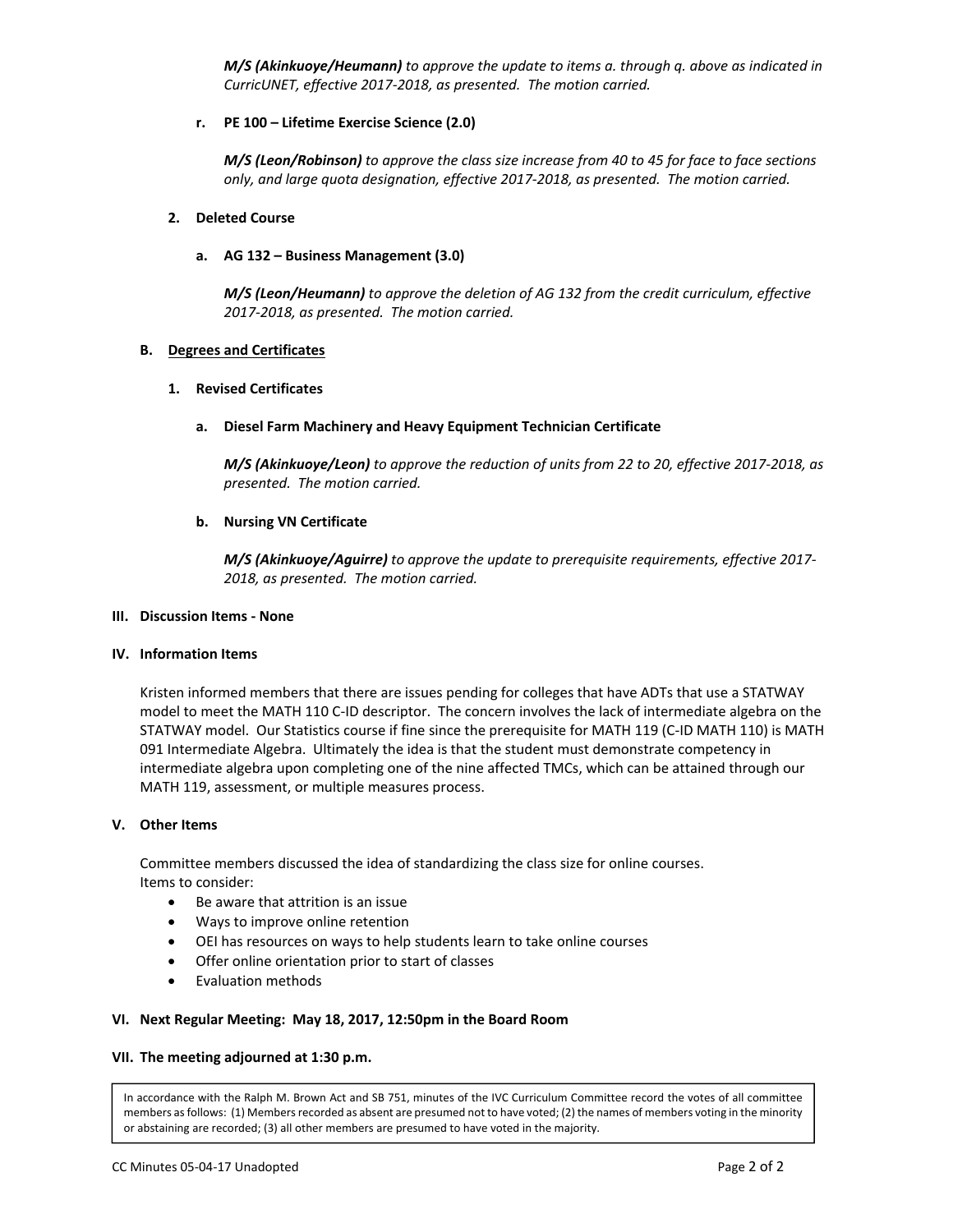| <b>CC Meeting 05-18-17</b> |                                                  |                  |                                                                                                                                                                               |  | <b>State</b> |
|----------------------------|--------------------------------------------------|------------------|-------------------------------------------------------------------------------------------------------------------------------------------------------------------------------|--|--------------|
| AJ 164                     | Regular Basic Course Modular Format<br>Level I   |                  | 17.5 Adjusted lecture/lab hours to reflect accurate lab hours to<br>content. No change to unit value.<br> Update to title, description, objectives, content, SLUs,            |  |              |
| PE 209                     | Introduction to Kinesiology                      |                  | assignments, method of evaluation, method of instruction - to<br>3.0 include reference to Kinesiology. Update to texts. Class size<br>from 30 to 40. Addition of DE addendum. |  |              |
| <b>POLS 102</b>            | <b>American Government and Politics</b>          | 3.0 <sub>l</sub> | Class size for face to face from 40 to 45 and for online from 35<br>to 40.                                                                                                    |  |              |
| <b>PSY 101</b>             | Introduction to Psychology                       |                  | 3.0 Text update, class size from 40 to 45.                                                                                                                                    |  |              |
| <b>PSY 200</b>             | <b>Biological Psychology</b>                     |                  | 3.0 Class size from 35 to 40, text update.                                                                                                                                    |  |              |
| <b>PSY 202</b>             | Learning                                         |                  | 3.0 Class size from 35 to 40, text update.                                                                                                                                    |  |              |
| <b>PSY 204</b>             | Developmental Psychology: Conception<br>to Death | 3.0              | To add DE Addendum information. Class size from 35 to 40.<br>Text update.                                                                                                     |  |              |
| SOC 101                    | Introduction to Sociology                        |                  | 3.0 Class size from 40 to 45, text update.                                                                                                                                    |  |              |
| SOC 102                    | <b>Contemporary Social Problems</b>              |                  | 3.0 Text update                                                                                                                                                               |  |              |
|                            |                                                  |                  |                                                                                                                                                                               |  |              |
|                            |                                                  |                  |                                                                                                                                                                               |  |              |
|                            |                                                  |                  |                                                                                                                                                                               |  |              |
|                            |                                                  |                  |                                                                                                                                                                               |  |              |
|                            |                                                  |                  |                                                                                                                                                                               |  |              |
|                            |                                                  |                  |                                                                                                                                                                               |  |              |
|                            |                                                  |                  |                                                                                                                                                                               |  |              |
|                            |                                                  |                  |                                                                                                                                                                               |  |              |
|                            |                                                  |                  |                                                                                                                                                                               |  |              |
|                            |                                                  |                  |                                                                                                                                                                               |  |              |
|                            |                                                  |                  |                                                                                                                                                                               |  |              |
|                            |                                                  |                  |                                                                                                                                                                               |  |              |
|                            |                                                  |                  |                                                                                                                                                                               |  |              |
|                            |                                                  |                  |                                                                                                                                                                               |  |              |
|                            |                                                  |                  |                                                                                                                                                                               |  |              |
|                            |                                                  |                  |                                                                                                                                                                               |  |              |
|                            |                                                  |                  |                                                                                                                                                                               |  |              |
|                            |                                                  |                  |                                                                                                                                                                               |  |              |
|                            |                                                  |                  |                                                                                                                                                                               |  |              |
|                            |                                                  |                  |                                                                                                                                                                               |  |              |
|                            |                                                  |                  |                                                                                                                                                                               |  |              |
|                            |                                                  |                  |                                                                                                                                                                               |  |              |
|                            |                                                  |                  |                                                                                                                                                                               |  |              |

| <b>IPROGRAMS</b>                                           |                                                                                                                                                                                                                                                                                           |  |  |  |
|------------------------------------------------------------|-------------------------------------------------------------------------------------------------------------------------------------------------------------------------------------------------------------------------------------------------------------------------------------------|--|--|--|
| CISCO CCNA DISCOVERY Degree and Certificate                | Degree inactivation. Certificate - removal of CIS 164 and<br>165. Unit value from 22-25 to 14-17.                                                                                                                                                                                         |  |  |  |
| <b>IALTERNATIVE ENERGY-SOLAR TECHNOLOGY</b><br>Certificate | <u> iTiove KiveW 105. It has been determined that this course</u><br>is not necessary to meet the requirements for NABCEP<br>certification. Students are able to receive preparation within the<br>other required courses for this certificate. Unit value reduced<br>from $23$ to $22$ . |  |  |  |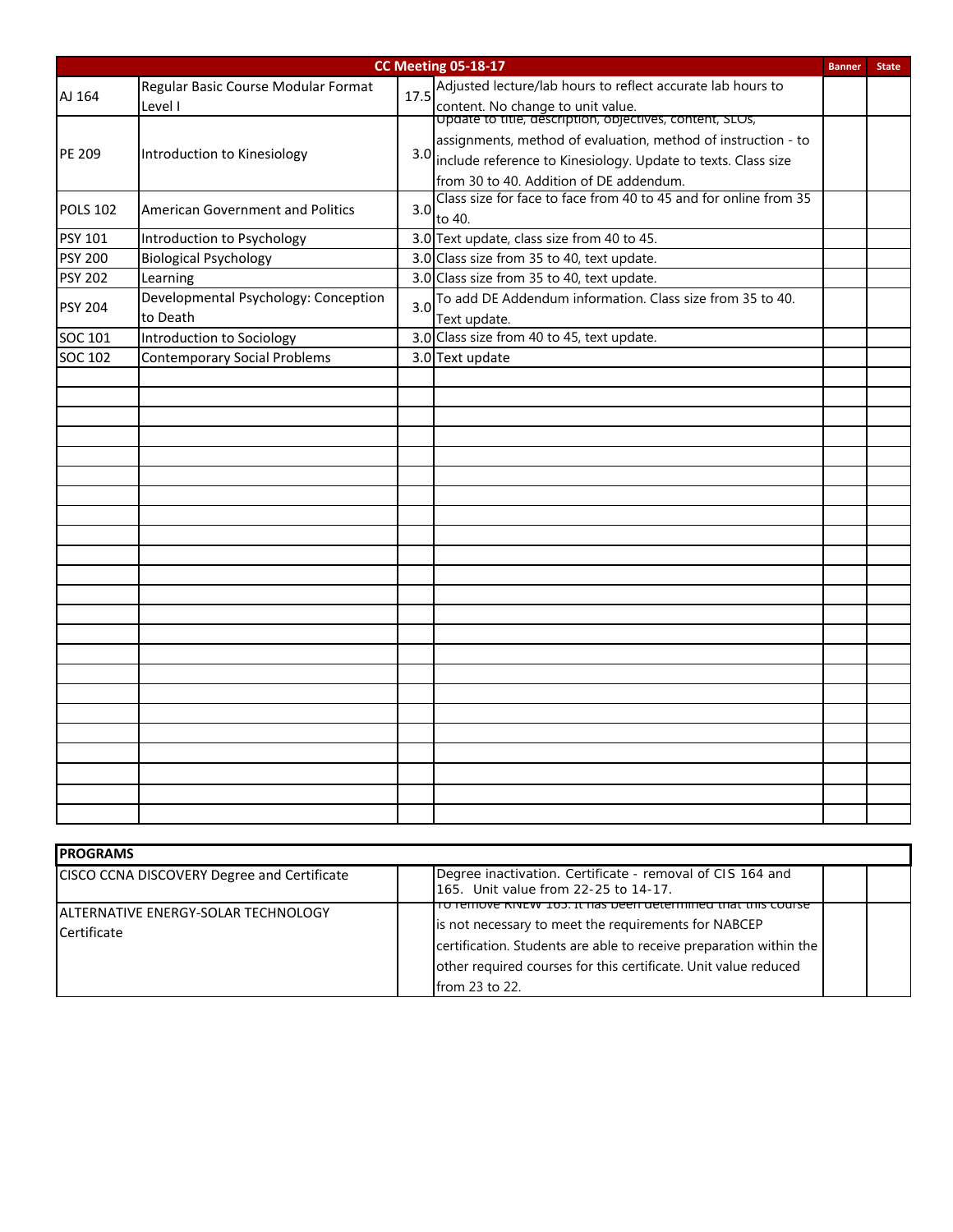# **IMPERIAL COMMUNITY COLLEGE DISTRICT AP 4105 Distance Education**

Reference: Title 5, Sections 55200 et seq. 34 CFR Section 602.17 (U.S. Department of Education regulations on the Integrity of Federal Student Financial Aid Programs under Title IV of the Higher Education Act of 1965, as amended); ACCJC Accreditation Standard II.A.1

The Federal Regulations require districts to have processes in place to ensure that the student who registers in a distance education or correspondence education course or program is the same student who participates in and completes the program and receives academic credit. A district will meet this requirement if it follows the language below. Note that the Federal Regulations do not require districts to charge students fees associated with the verification of the student's identify. However, any district that does charge a fee, must notify the student in writing of the estimated amount of those fees in addition to a statement of the processes used to protect the student's privacy.

Consistent with federal regulations pertaining to federal financial aid eligibility, the District must authenticate or verify that the student who registers in a distance education or correspondence education courses is the same student who participates in and completes the course or program and receives the academic credit. The District will provide to each student at the time of registration, a statement of the process in place to protect student privacy and estimated additional student charges associated with verification of student identity, if any.

The Chief Instructional Officer shall utilize one or more of these methods to authenticate or verify the student's identity:

- secure credentialing/login and password;
- proctored examinations; or
- new or other technologies and practices that are effective in verifying student identification.

The Chief Instructional Officer shall establish procedures for providing a statement of the process in place to protect student privacy and estimated additional student charges associated with verification of student identity, if any, to each student at the time of registration.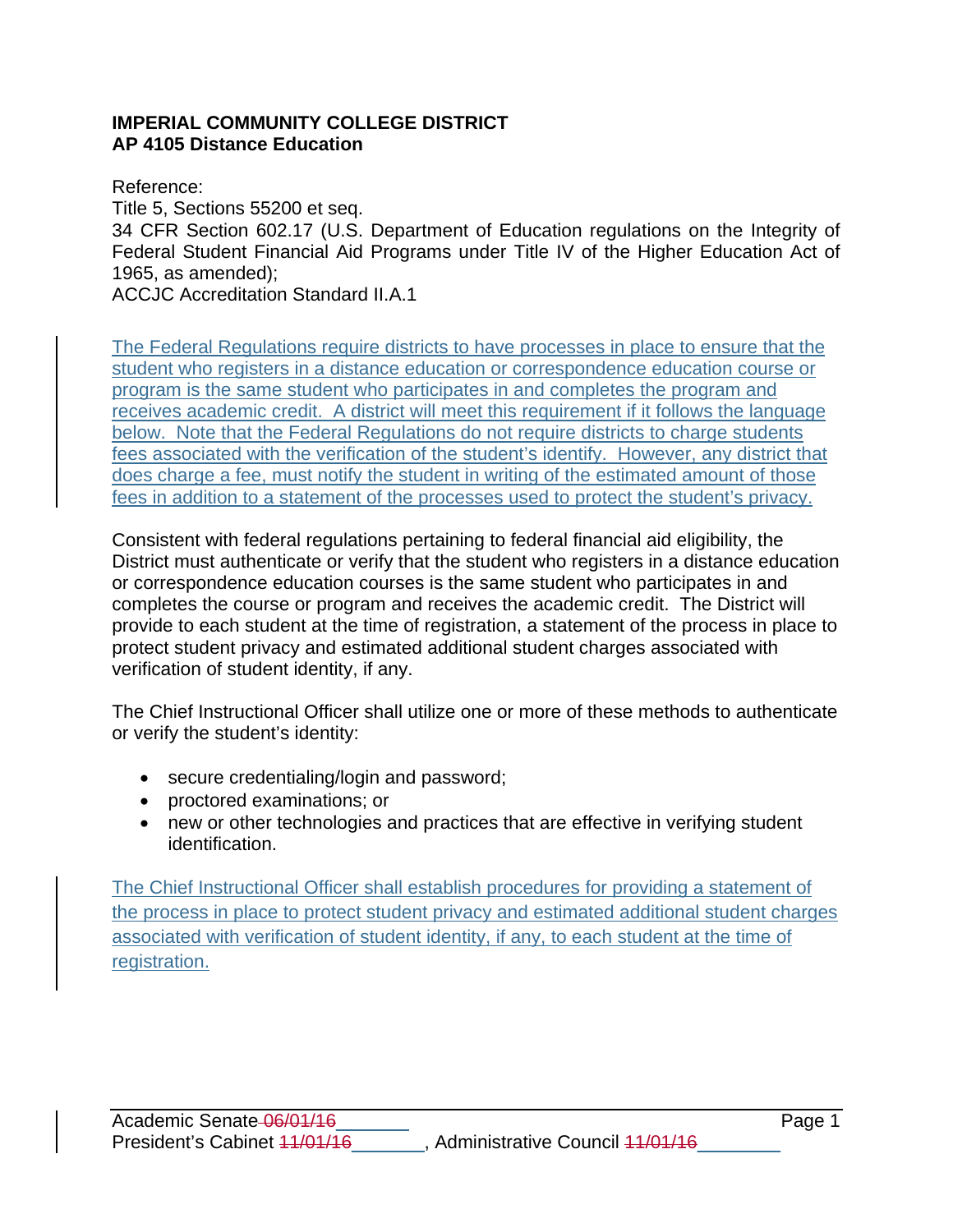Definition: Distance education means instruction in which the instructor and student are separated by distance and interact through the assistance of communication technology. This definition includes both hybrid and fully online classes.

Course Approval: Each proposed or existing course offered by distance education shall be reviewed and approved separately. Separate approval is mandatory if any portion of the instruction in a course or a course section is designed to be provided through distance education.

The review and approval of new and existing distance education courses shall follow the curriculum approval procedures outlined in Administrative Procedures 4020, Program, and Curriculum and Course Development. Distance education courses shall be approved under the same conditions and criteria as all other courses, in accordance with the procedures published on the Distance Education website.

Certification: When approving distance education courses, the Curriculum Committee will certify the following:

Course Quality Standards: The same standards of course quality are applied to the distance education courses as are applied to traditional classroom courses, as expressed in the course outline of record.

Course Quality Determinations: Determinations and judgments about the quality of the distance education course were made with the full involvement of the Curriculum Committee approval procedures.

Instructor Contact: Each section of the course that is delivered through distance education will include regular, effective contact between instructor and students.

Duration of Approval: All distance education courses approved under this procedure will continue to be in effect unless there are substantive changes of the course outline.

Use of CMS for Distance Education: All distance education courses must utilize the IVC approved course management system (CMS) unless prior approval for alternative technologies is given by the faculty member's division chair, in consultation with the Chief Instructional Officer and the Distance Education Coordinator.

State Authorization for Distance Education: IVC is authorized to provide distance education in the states of California and Arizona.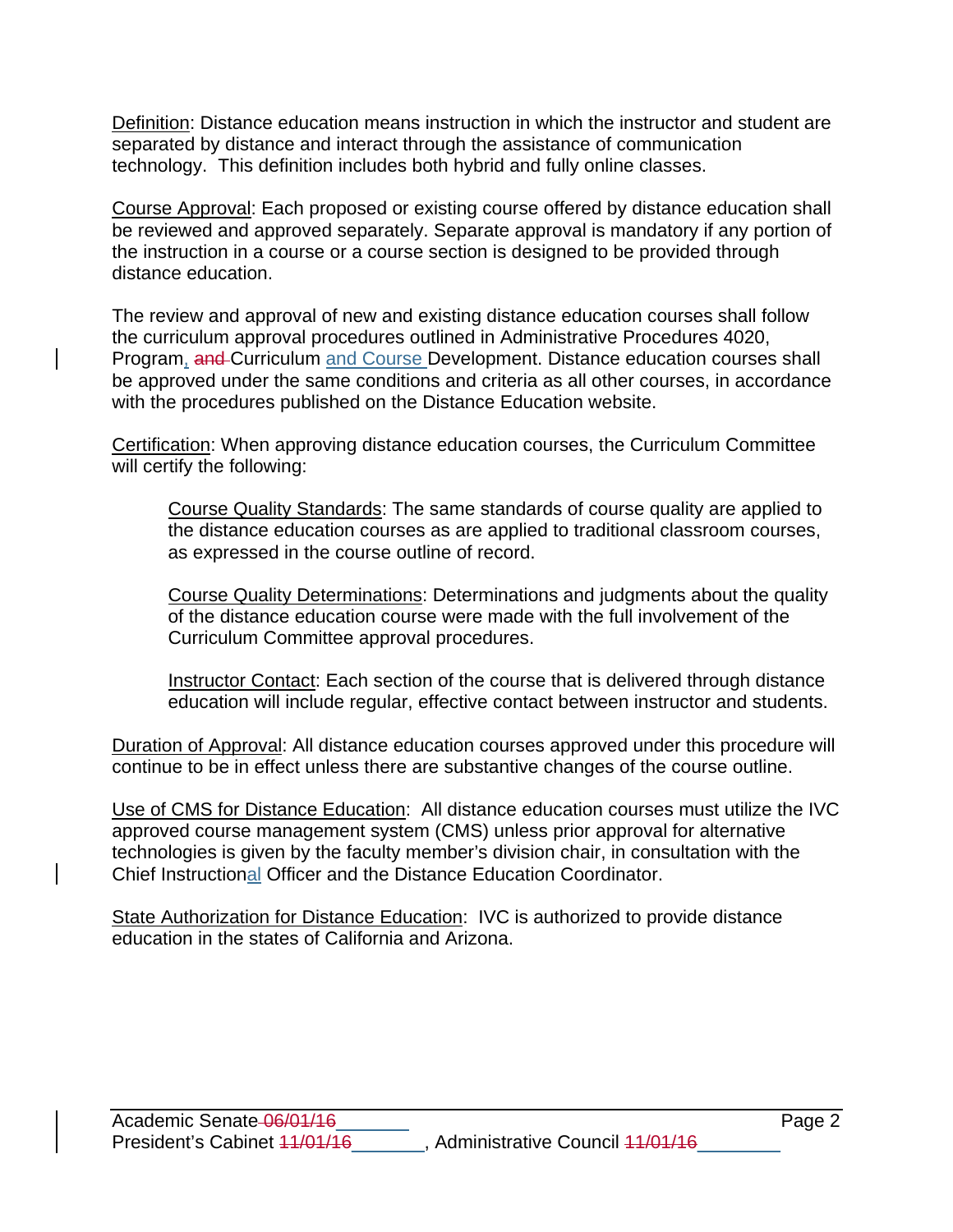#### **IMPERIAL COMMUNITY COLLEGE DISTRICT AP 4106 Multi-Criteria for Selection in Nursing Programs**

#### References:

Education Code Sections 66055.8, 66055.9, 70101-70106, 70120, 70124, 70125, 70128.5, 78260, 78261, 78261.3, 78261.5, 87482, 89267, 89267.3, and 92645; Title 5 Sections 55060 et seq. and 55521; Health and Safety Code Section 128050

Nursing students who have already earned a baccalaureate or higher degree from a regionally accredited institution of higher learning are not required to complete any general education requirements. Instead, these students only need to complete the coursework necessary for licensing as a registered nurse.

The District shall consider, but may not be limited to, all of the following when screening nursing students:

- (A) High school graduation, high school equivalency or a higher degree
- (B) Academic degrees or diplomas, or relevant certificates, held by an applicant.
- (BC) Grade-point average in relevant coursework (a minimum requirement of  $2.5<sup>+</sup>$ grade-point average in the required sciences and general education nursing major requirements).
- (CD) Any relevant work or volunteer experience.
- (DE) Life experiences or special circumstances of an applicant, including, but not necessarily limited to, the following experiences or circumstances:
	- (i) Disabilities
	- (ii) Low family income
	- (iii) First generation of family to attend college
	- (iv) Need to work
	- (v) Disadvantaged social or educational environment
	- (vi) Difficult personal and family situations or circumstances
	- (vii) Refugee or veteran status

(EF) Proficiency or advanced level coursework in languages other than English. Credit for languages other than English shall be received for languages that are identified by the chancellor as high-frequency languages, as based on census data. These languages may include, but are not necessarily limited to, any of the following:

- (i) American Sign Language
- (ii) Arabic
- (iii) Chinese, including its various dialects
- (iv) Farsi
- (v) Russian

| <b>Academic Senate:</b> | $First$ Approval: $04/01/10$<br><del>טוויט. וואטוקונדה ה</del> | Page 1 |
|-------------------------|----------------------------------------------------------------|--------|
| President's Cabinet:    | : Administrative Council:                                      |        |

**Formatted:** Indent: Left: 0.5"

**Formatted:** Font: (Default) Arial, 12 pt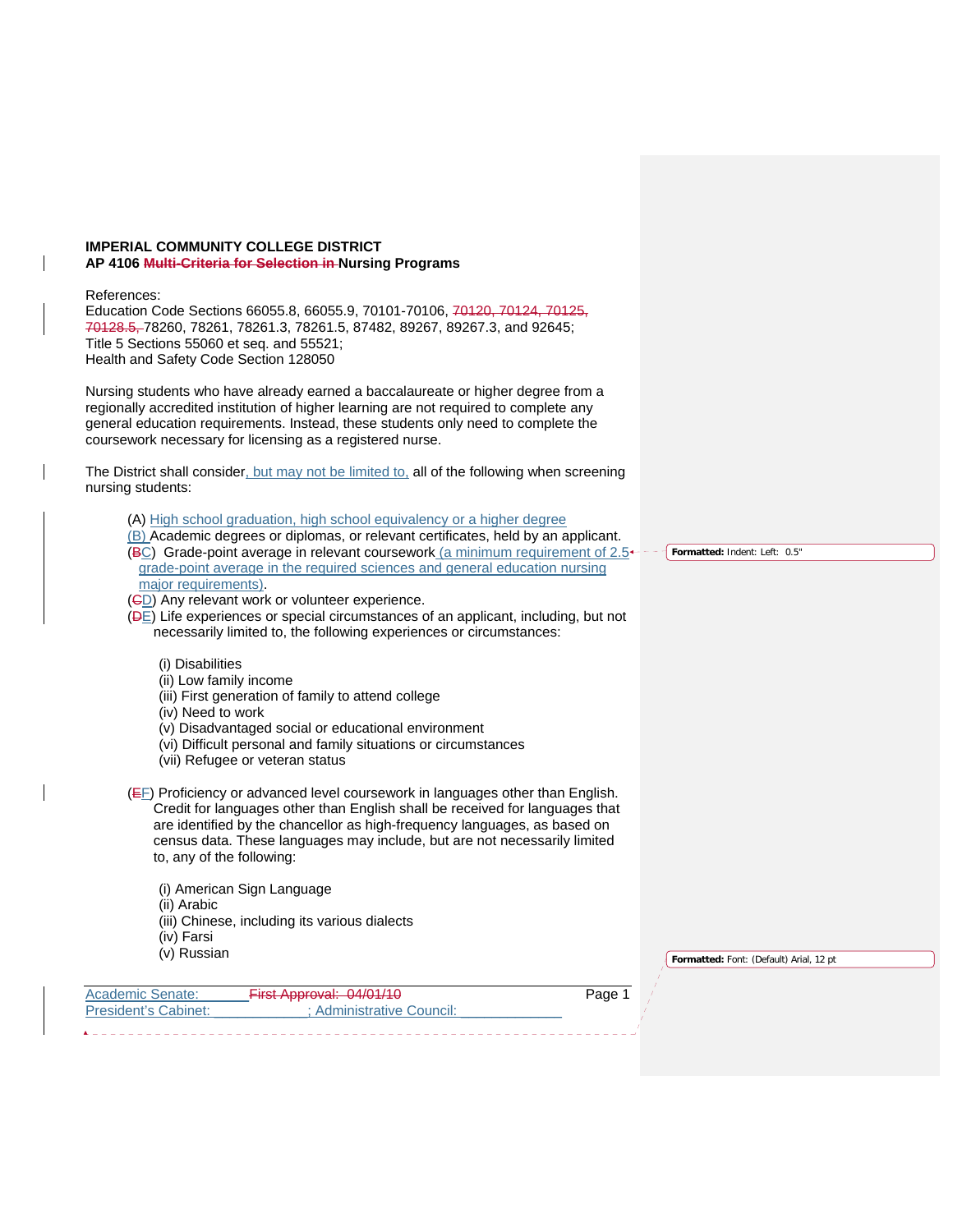(vi) Spanish (vii) Tagalog (viii) The various languages of the Indian subcontinent and Southeast Asia (G) Individual Composite Score for the Test of Essential Academic Skills Exam

Should the District have a nursing instructor that successfully applies for a position and qualifies for a State Nursing Assumption Program of Loans for Education (SNAPLE) the following will act as the minimum criteria.

- (A) Loan assumption agreements may be awarded to individuals who at a minimum possess a baccalaureate degree in nursing or a field related to nursing who have agreed to teach nursing on a full-time or part-time basis commencing not more than 12 months after receiving a loan assumption awarded. The loan assumption program is referred to as the State Nursing Assumption Program of Loans for Education (SNAPLE). The loan assumption agreement will be considered no longer effective and deemed terminated., if a program participant fails to complete a minimum of three academic years of teaching on a full-time basis or the equivalent on a part-time basis.
- (B) Loan assumptions payments will not be made on behalf of the participant until the participant has completed one academic year, or the equivalent of fulltime teaching nursing students at one or more regionally accredited, eligible Districts. The commission can assume liability for loans incurred by the participant to pay for the participants' undergraduate and graduate's degrees
- (C) The terms of the loan agreement program can be extended for one academic year, unless extended by the commission on a case-by-case basis, for the following reasons:
	- Pregnancy
	- Serious illness
	- Natural causes, or
	- Being called to military active duty status
- (D) In addition, when an interruption of instruction because of a natural disaster prohibits a loan program participant from completing one of the required years of teaching service, the term of the loan assumption agreement shall be extended for a period of time equal to the period of interruption of instruction

| Formatted: Font: (Default) Arial, 12 pt |  |  |  |
|-----------------------------------------|--|--|--|
|                                         |  |  |  |

Academic Senate:  $\frac{3}{2}$  First Approval: 04/01/10 Page 2 President's Cabinet: \_\_\_\_\_\_\_\_\_\_\_; Administrative Council:

**Formatted:** Indent: Left: 0"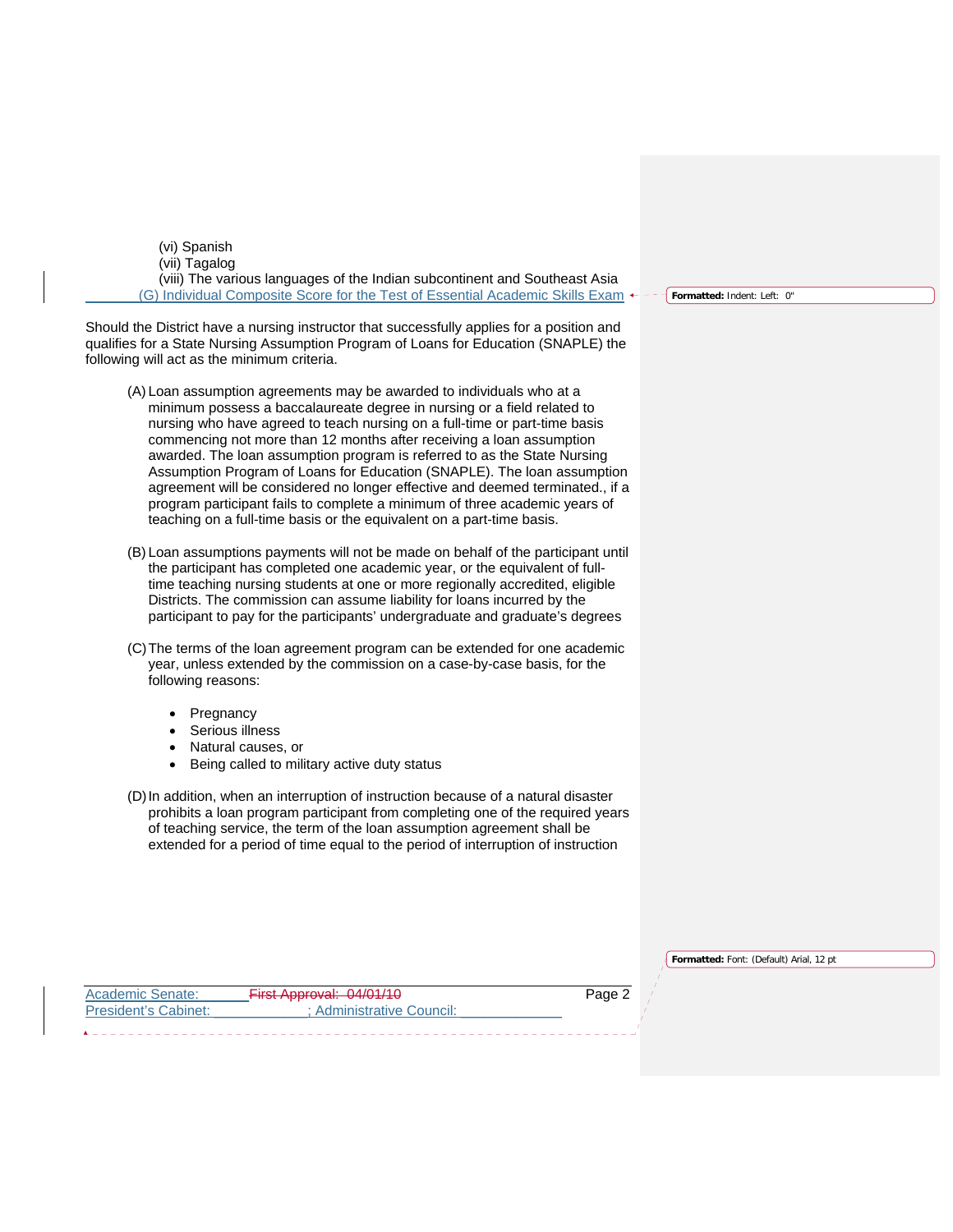# **IMPERIAL COMMUNITY COLLEGE DISTRICT BP 4106 Nursing Programs**

References:

Education Code Sections 66055.8, 66055.9, 70101- 70107, 70120, 70124, 70125, 70128.5, 78260, 78261, 78261.3, 78261.5, 87482, 89267, 89267.3, and 92645; Title 5 Sections 55060 et seq., 55521; Health and Safety Code: Section 128050

Nursing students who have already earned a baccalaureate or higher degree from a regionally accredited institution of higher learning are not required to complete any general education requirements that may be required for an associate degree. Instead, these students only need to complete the coursework necessary for licensing as a registered nurse.

The District shall consider all of the following when screening nursing students:

- Academic degrees or diplomas, or relevant certificates, held by an applicant;
- Grade-point average in relevant coursework;
- Any relevant work or volunteer experience;
- Life experiences or special circumstances of an applicant; and
- Proficiency or advanced level coursework in languages other than English.

Loan assumption agreements may be awarded to individuals who at a minimum possess a baccalaureate degree in nursing or a field related to nursing who have agreed to teach nursing on a full-time or part-time basis commencing not more than 12 months after receiving a loan assumption award. The loan assumption program is referred to as the State Nursing Assumption Program of Loans for Education (SNAPLE). The loan assumption agreement will be considered no longer effective and deemed terminated, if a program participant fails to complete a minimum of three academic years of teaching on a full-time basis or the equivalent on a part-time basis.

Loan assumptions payments will not be made on behalf of the participant until the participant has completed one academic year, or the equivalent of full-time teaching nursing students at one or more regionally accredited, eligible Districts. The commission can assume liability for loans incurred by the participant to pay for the participants' undergraduate and graduate's degrees.

The terms of the loan agreement program can be extended for one academic year, unless extended by the commission on a case-by-case basis, for the following reasons: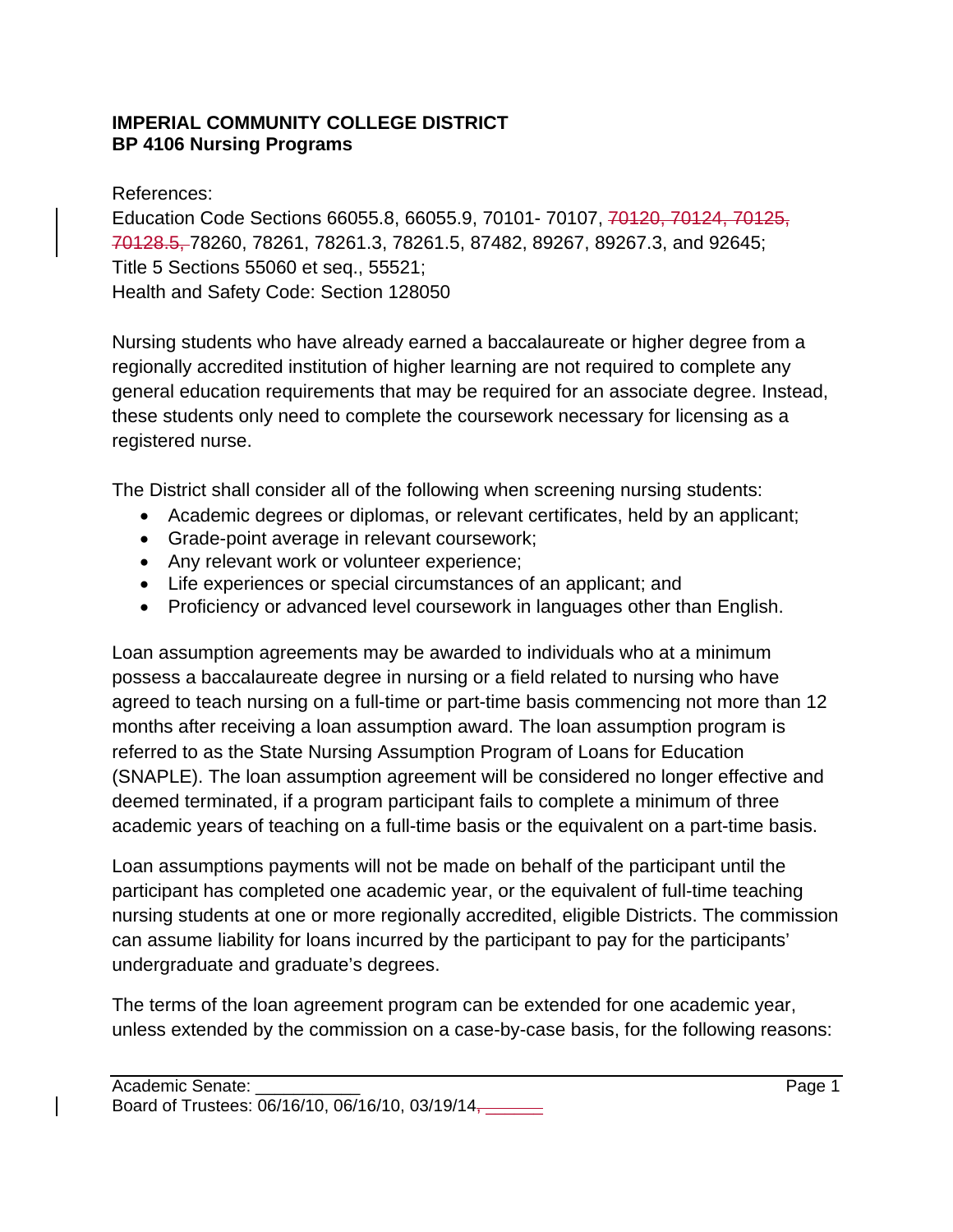- Pregnancy;
- Serious illness;
- Natural causes; or
- Being called to military active duty status

In addition, when an interruption of instruction because of a natural disaster prohibits a loan program participant from completing one of the required years of teaching service, the term of the loan assumption agreement shall be extended for a period of time equal to the period of interruption of instruction.

See AP 4106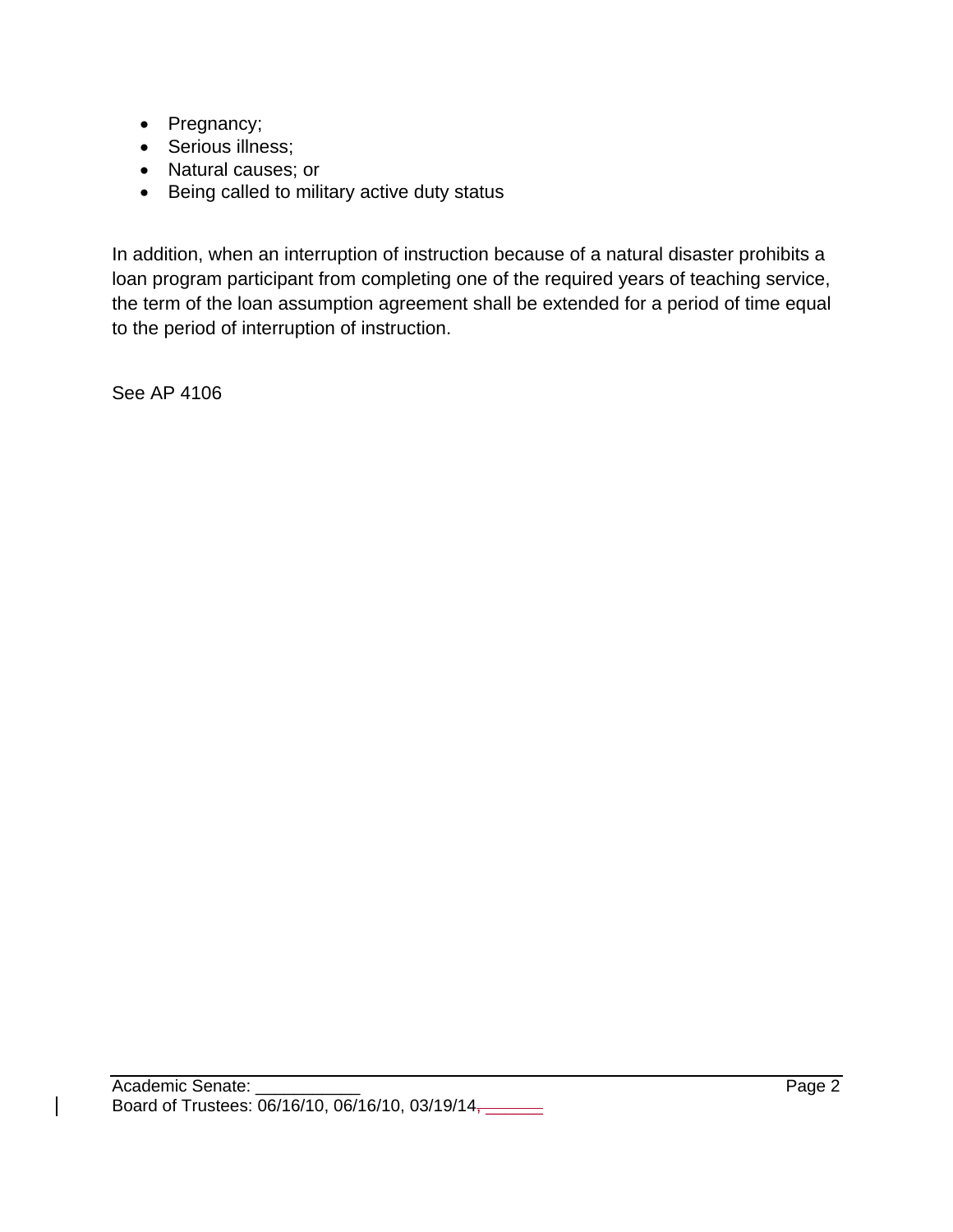## **ATTACHMENT 1**

# **BOARD OF GOVERNORS OF THE CALIFORNIA COMMUNITY COLLEGES PROPOSED REVISIONS TO TITLE 5 REGULATIONS: of STANDARDS AND CRITERIA FOR COURSES - § 55002 CREDIT HOUR - § 55002.5 CREDIT COURSE APPROVAL - § 55100 APPROVAL OF CREDIT PROGRAMS - § 55130 CONDITIONS FOR CLAIMING ATTENDANCE - § 58050**

1. Section 55002 of article 1 of subchapter 1 of chapter 6 of division 6 of title 5 of the California Code of Regulations is amended as follows:

# **§ 55002. Standards and Criteria for Courses.**

 (a) Degree-Applicable Credit Course. A degree-applicable credit course is a course which has been designated as appropriate to the associate degree in accordance with the requirements of section 55062, and which has been recommended by the college and/or district curriculum committee and approved by the district governing board as a collegiate course meeting the needs of the students.

 (1) Curriculum Committee. The college and/or district curriculum committee recommending the course shall be established by the mutual agreement of the college and/or district administration and the academic senate. The committee shall be either a committee of the academic senate or a committee that includes faculty and is otherwise comprised in a way that is mutually agreeable to the college and/or district administration and the academic senate.

 (2) Standards for Approval. The college and/or district curriculum committee shall recommend approval of the course for associate degree credit if it meets the following standards:

 (A) Grading Policy. The course provides for measurement of student performance in terms of the stated course objectives and culminates in a formal, permanently recorded grade based upon uniform standards in accordance with section 55023. The grade is based on demonstrated proficiency in subject matter and the ability to demonstrate that proficiency, at least in part, by means of essays, or, in courses where the curriculum committee deems them to be appropriate, by problem solving exercises or skills demonstrations by students.

(B) Units. The course grants units of credit based upon a relationship specified by the governing board between the number of units assigned to the course and the number of lecture and/or laboratory hours or performance criteria specified in the course outline in a manner consistent with the provisions of section 55002.5. The course outline of record shall record the total number of hours in each instructional category specified in governing board policy, the total number of expected outside-of-class hours, and the total student learning hours used to calculate the award of credit. The course also requires a minimum of three hours of student work per week, including class time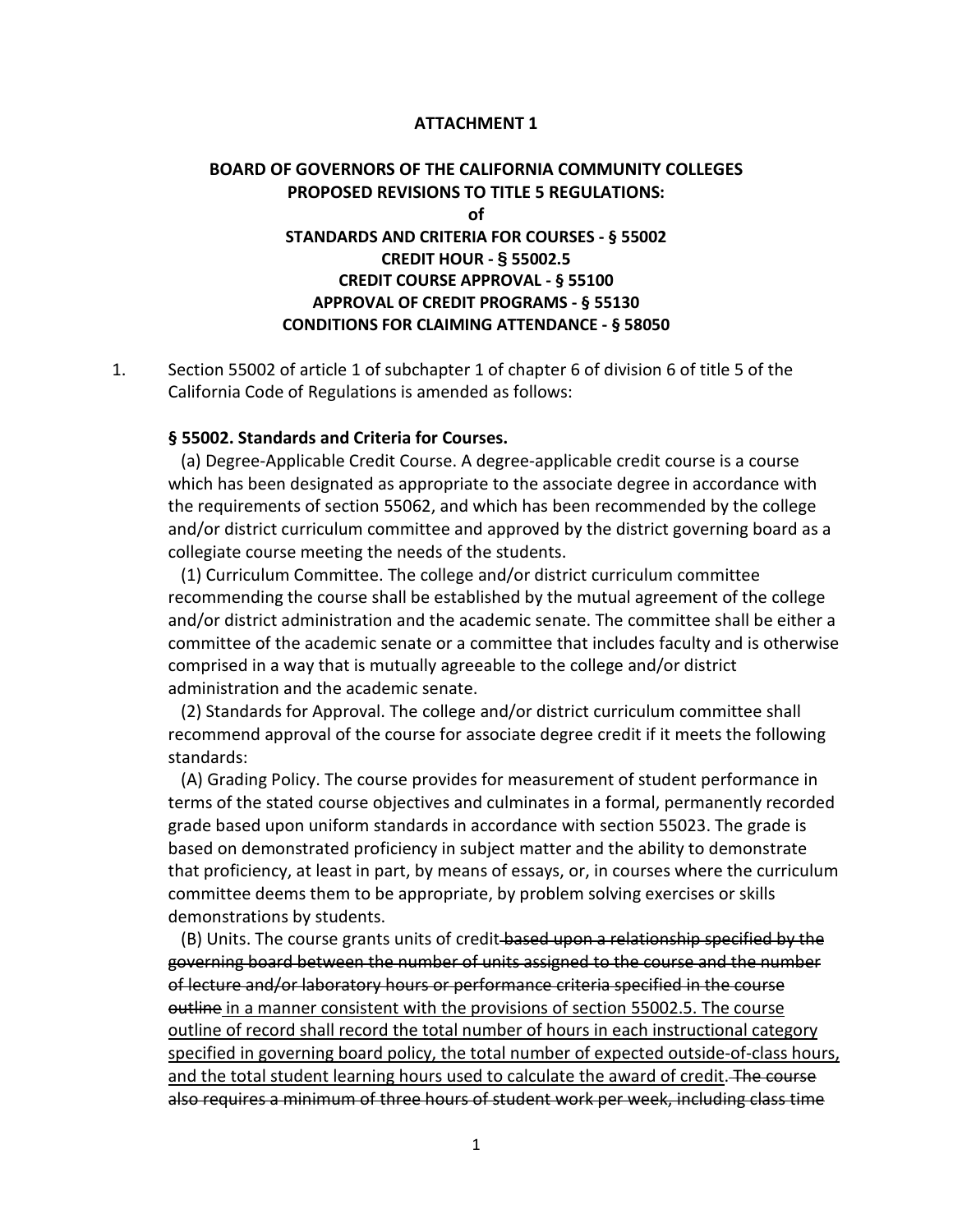# for each unit of credit, prorated for short-term, extended term, laboratory and/or activity courses.

 (C) Intensity. The course treats subject matter with a scope and intensity that requires students to study independently outside--of--class time.

 (D) Prerequisites and Corequisites. When the college and/or district curriculum committee determines, based on a review of the course outline of record, that a student would be highly unlikely to receive a satisfactory grade unless the student has knowledge or skills not taught in the course, then the course shall require prerequisites or corequisites that are established, reviewed, and applied in accordance with the requirements of this article.

 (E) Basic Skills Requirements. If success in the course is dependent upon communication or computation skills, then the course shall require, consistent with the provisions of this article, as prerequisites or corequisites eligibility for enrollment in associate degree credit courses in English and/or mathematics, respectively.

 (F) Difficulty. The course work calls for critical thinking and the understanding and application of concepts determined by the curriculum committee to be at college level.

 (G) Level. The course requires learning skills and a vocabulary that the curriculum committee deems appropriate for a college course.

 (3) Course Outline of Record. The course is described in a course outline of record that shall be maintained in the official college files and made available to each instructor. The course outline of record shall specify the unit value, the expected number of contact hours, outside-of-class hours, and total student learning hours for the course as a whole $_{7i}$  the prerequisites, corequisites, or advisories on recommended preparation (if any) for the course $\frac{1}{2}$  the catalog description, objectives, and content in terms of a specific body of knowledge. The course outline of record shall also specify types or provide examples of required reading and writing assignments, other outside-of-class assignments, instructional methodology, and methods of evaluation for determining whether the stated objectives have been met by students.

 (4) Conduct of Course. Each section of the course is to be taught by a qualified instructor in accordance with a set of objectives and with other specifications defined in the course outline of record.

 (5) Repetition. Repeated enrollment is allowed only in accordance with the provisions of section 51002, article 4 (commencing with section 55040) of subchapter 1 of chapter 6, (commencing with section 54040), and section 58161.

 (b) Nondegree-Applicable Credit Course. A credit course designated by the governing board as not applicable to the associate degree is a course which, at a minimum, is recommended by the college and/or district curriculum committee (the committee described and established under subdivision (a)(1) of this section) and is approved by the district governing board.

(1) Types of Courses. Nondegree-applicable credit courses are:

 (A) nondegree-applicable basic skills courses as defined in subdivision (ju) of section 55000;

 (B) courses designed to enable students to succeed in degree-applicable credit courses (including, but not limited to, college orientation and guidance courses, and discipline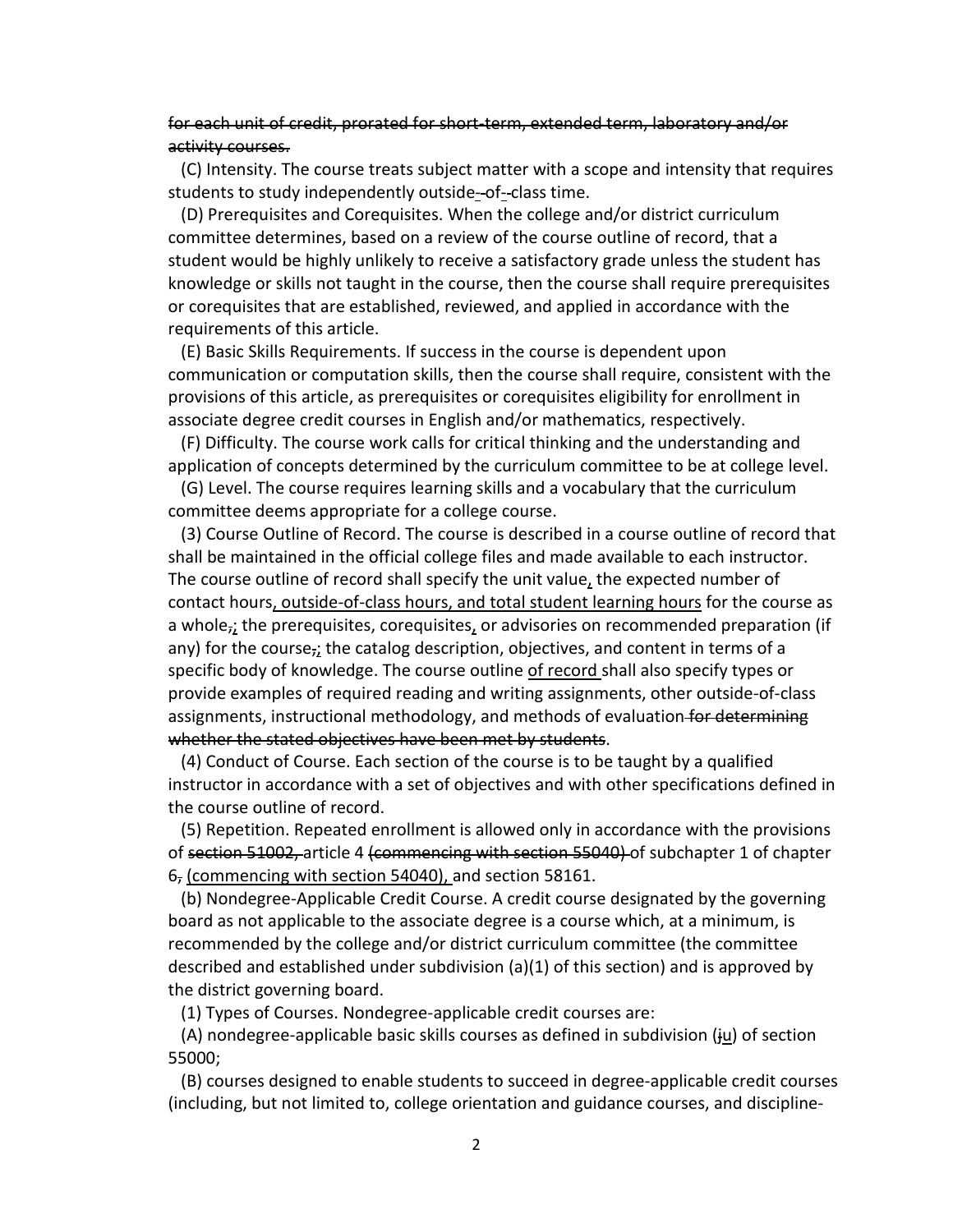specific preparatory courses such as biology, history, or electronics) that integrate basic skills instruction throughout and assign grades partly upon the demonstrated mastery of those skills;

 (C) precollegiate career technical preparation courses designed to provide foundation skills for students preparing for entry into degree-applicable credit career technical courses or programs;

 (D) essential career technical instruction for which meeting the standards of subdivision (a) is neither necessary nor required.

 (2) Standards for Approval. The college and/or district curriculum committee shall recommend approval of the course on the basis of the standards which follow.

 (A) Grading Policy. The course provides for measurement of student performance in terms of the stated course objectives and culminates in a formal, permanently recorded grade based upon uniform standards in accordance with section 55023. The grade is based on demonstrated proficiency in the subject matter and the ability to demonstrate that proficiency, at least in part, by means of written expression that may include essays, or, in courses where the curriculum committee deems them to be appropriate, by problem solving exercises or skills demonstrations by students.

(B) Units. The course grants units of credit-based upon a relationship specified by the governing board between the number of units assigned to the course and the number of lecture and/or laboratory hours or performance criteria specified in the course outline in a manner consistent with the provisions of section 55002.5. The course outline of record shall record the total number of hours in each instructional category specified in governing board policy, the total number of expected outside-of-class hours, and the total student learning hours used to calculate the award of credit. The course requires a minimum of three hours of student work per week, per unit, including class time and/or demonstrated competency, for each unit of credit, prorated for short-term, extended term, laboratory, and/or activity courses.

 (C) Intensity. The course provides instruction in critical thinking and generally treats subject matter with a scope and intensity that prepares students to study independently outside-of-class time and includes reading and writing assignments and homework. In particular, the assignments will be sufficiently rigorous that students successfully completing each such course, or sequence of required courses, will have acquired the skills necessary to successfully complete degree-applicable work.

 (D) Prerequisites and corequisites. When the college and/or district curriculum committee deems appropriate, the course may require prerequisites or corequisites for the course that are established, reviewed, and applied in accordance with this article.

 (3) Course Outline of Record. The course is described in a course outline of record that shall be maintained in the official college files and made available to each instructor. The course outline of record shall specify the unit value, the expected number of contact hours, outside-of-class hours, and total student learning hours for the course as a whole<sub>r</sub>; the prerequisites, corequisites, or advisories on recommended preparation (if any) for the course $\frac{1}{2}$  the catalog description, objectives, and content in terms of a specific body of knowledge. The course outline of record shall also specify types or provide examples of required reading and writing assignments, other outside-of-class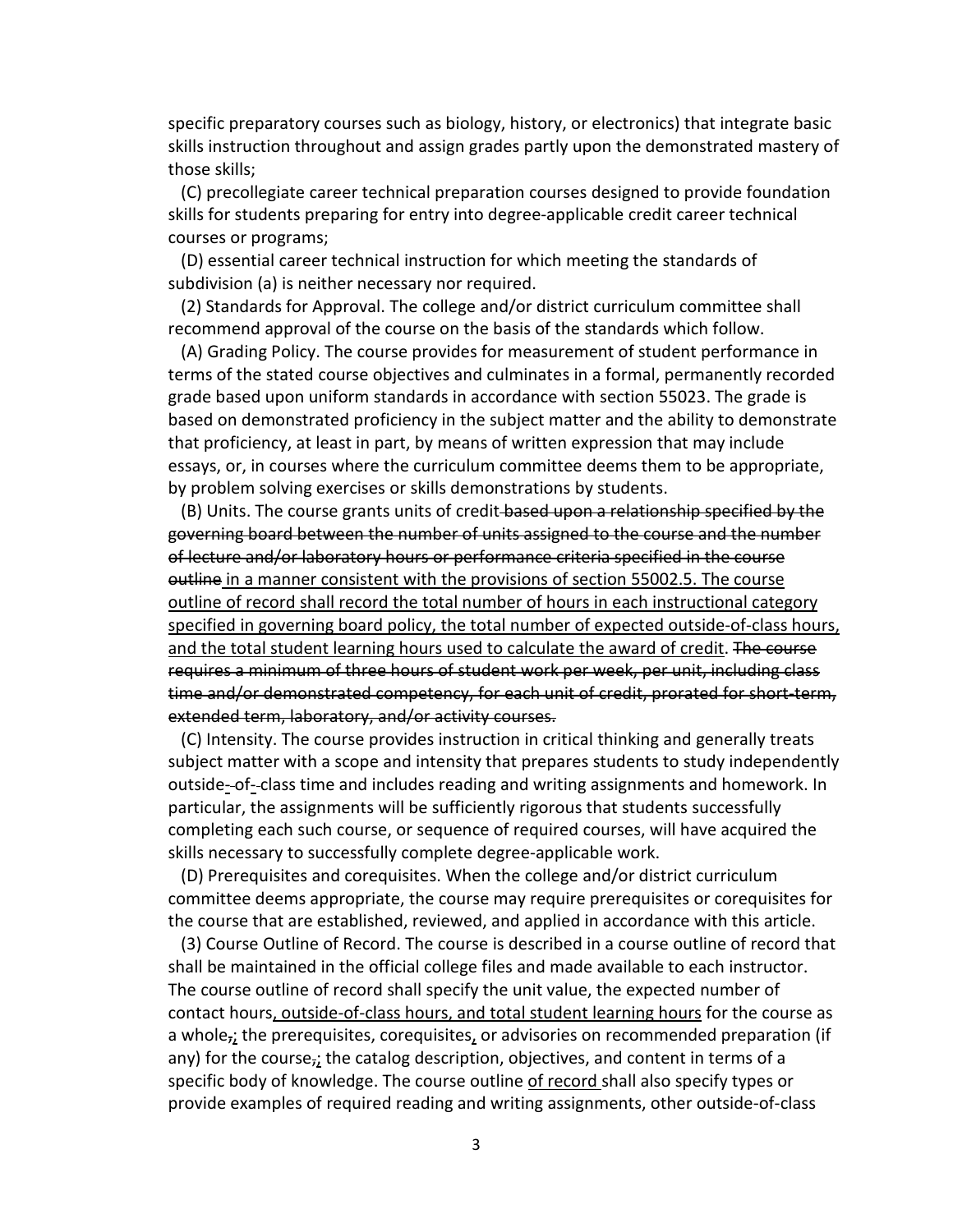assignments, instructional methodology, and methods of evaluation for determining whether the stated objectives have been met by students. Taken together, these course specifications shall be such as to typically enable any student who successfully completes all of the assigned work prescribed in the outline of record to successfully meet the course objectives.

 (4) Conduct of Course. All sections of the course are to be taught by a qualified instructor in accordance with a set of objectives and with other specifications defined in the course outline of record.

 (5) Repetition. Repeated enrollment is allowed only in accordance with the provisions of section 51002, article 4 (commencing with section 55040) of subchapter 1 of chapter 6, (commencing with section 54040), and section 58161.

 (c) Noncredit Course. A noncredit course is a course which, at a minimum, is recommended by the college and/or district curriculum committee (the committee described and established under subdivision (a)(1) of this section) and approved by the district governing board as a course meeting the needs of enrolled students.

 (1) Standards for Approval. The college and/or district curriculum committee shall recommend approval of the course if the course treats subject matter and uses resource materials, teaching methods, and standards of attendance and achievement that the committee deems appropriate for the enrolled students. In order to be eligible for state apportionment, such courses must be approved by the Chancellor pursuant to article 2 (commencing with section 55150) of subchapter 2 of this chapter and satisfy the requirements of section 58160 and other applicable provisions of chapter 9 (commencing with section 58000) of this division.

 (2) Course Outline of Record. The course is described in a course outline of record that shall be maintained in the official college files and made available to each instructor. The course outline of record shall specify the number of contact hours normally required for a student to complete the course, the catalog description, the objectives, contents in terms of a specific body of knowledge, instructional methodology, examples of assignments and/or activities, and methods of evaluation for determining whether the stated objectives have been met.

 (3) Conduct of Course. All sections of the course are to be taught by a qualified instructor in accordance with the set of objectives and other specifications defined in the course outline of record.

 (4) Repetition. Repeated enrollment is allowed only in accordance with provisions of article 4 of subchapter 1 of chapter 6 (commencing with section 54040), and section 58161.

 (d) Community Services Offering. A community services offering must meet the following minimum requirements:

(1) is approved by the district governing board;

 (2) is designed for the physical, mental, moral, economic, or civic development of persons enrolled therein;

 (3) provides subject matter content, resource materials, and teaching methods which the district governing board deems appropriate for the enrolled students;

(4) is conducted in accordance with a predetermined strategy or plan;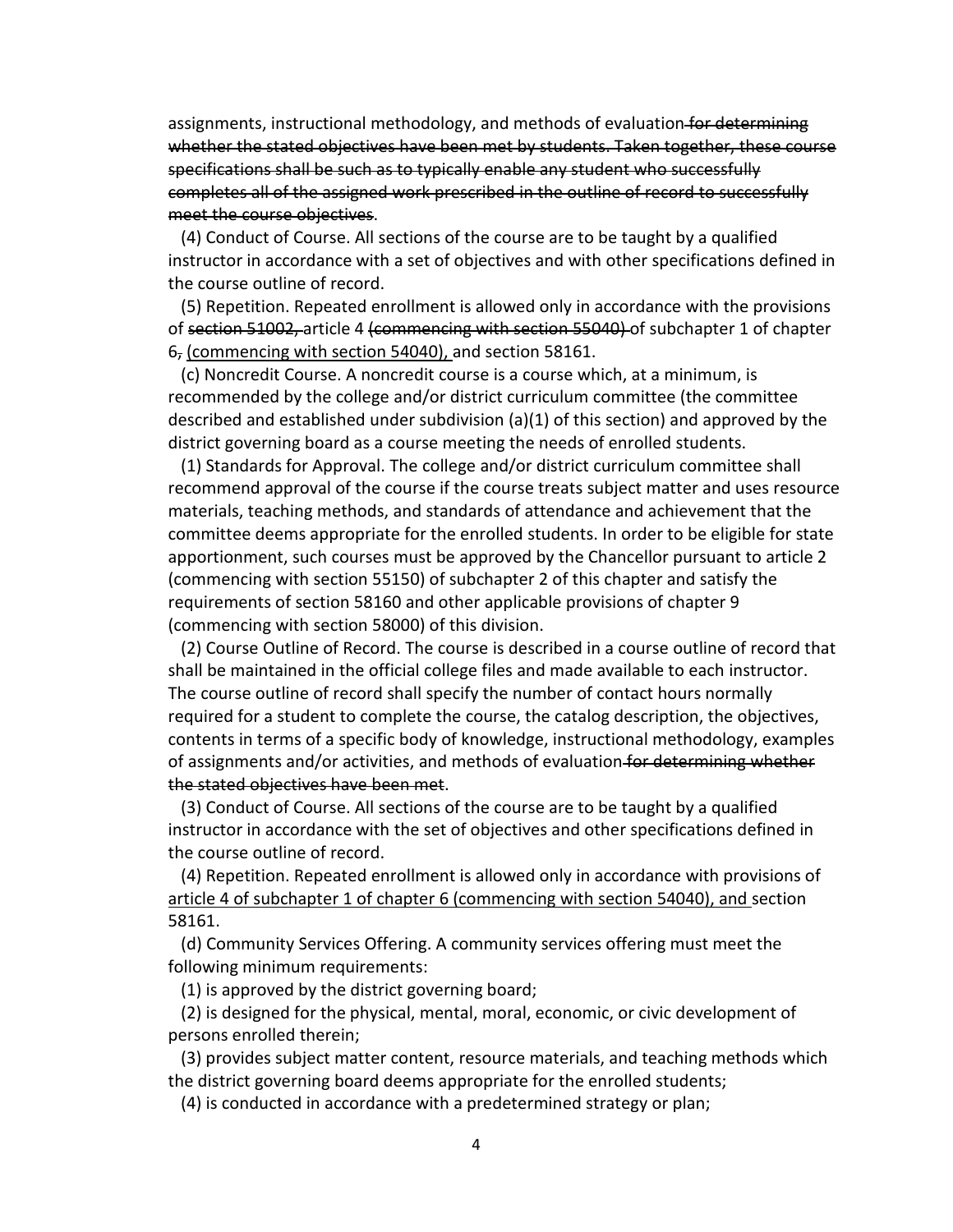(5) is open to all members of the community willing to pay fees to cover the cost of the offering; and

(6) may not be claimed for apportionment purposes.

Note: Authority cited: Sections 66700 and 70901, Education Code. Reference: Section 70901, Education Code.

2. Section 55002.5 of article 1 of subchapter 1 of chapter 6 of division 6 of title 5 of the California Code of Regulations is amended as follows:

# **§ 55002.5. Credit Hour Definition.**

(a) One credit hour of community college work (one unit of credit) shall requires a minimum of 48 semester hours of lecture, study, or laboratory total student work at colleges operating on the semester system or 33 quarter hours of lecture, study or laboratory total student work, at colleges operating on the quarter system which may include inside and/or outside-of-class hours.

 (b) A course requiring 96 hours or more of lecture, study or laboratory work at colleges operating on the semester system or 66 hours or more of lecture, study, or laboratory work at colleges operating on the quarter system shall provide at least 2 units of credit. Cooperative work experience courses defined in section 55252 shall adhere to the formula for credit hour calculations identified in section 55256.5.

 (c) The amount of credit awarded shall be adjusted in proportion to the number of hours of lecture, study or laboratory work in half unit increments. For programs designated by the governing board as clock hour programs, units of credit shall be awarded in a manner consistent with the provisions of 34 Code of Federal Regulations part 600.2.

 (d) A district may elect to adjust the amount of credit awarded in proportion to the number of hours of lecture, study or laboratory work in increments of less than one half unit. Credit hours for all courses may be awarded in increments of one unit or less.

 (e) The governing board of each community college district shall establish policy, consistent with the provisions of this section, defining the standards for credit hour calculations. District policy shall specify the credit hour calculation method for all academic activities, expected ratios of in-class to outside-of-class hours for each type of academic activity, standards for incremental award of credit, standard term length, calculation methods for short term and extended term courses, and provisions for monitoring compliance with state and federal regulations related to credit hour calculations.

Note: Authority cited: Sections 66700 and 70901, Education Code. Reference: Section 70901, Education Code.; 34 Code of Federal Regulations part 600.2.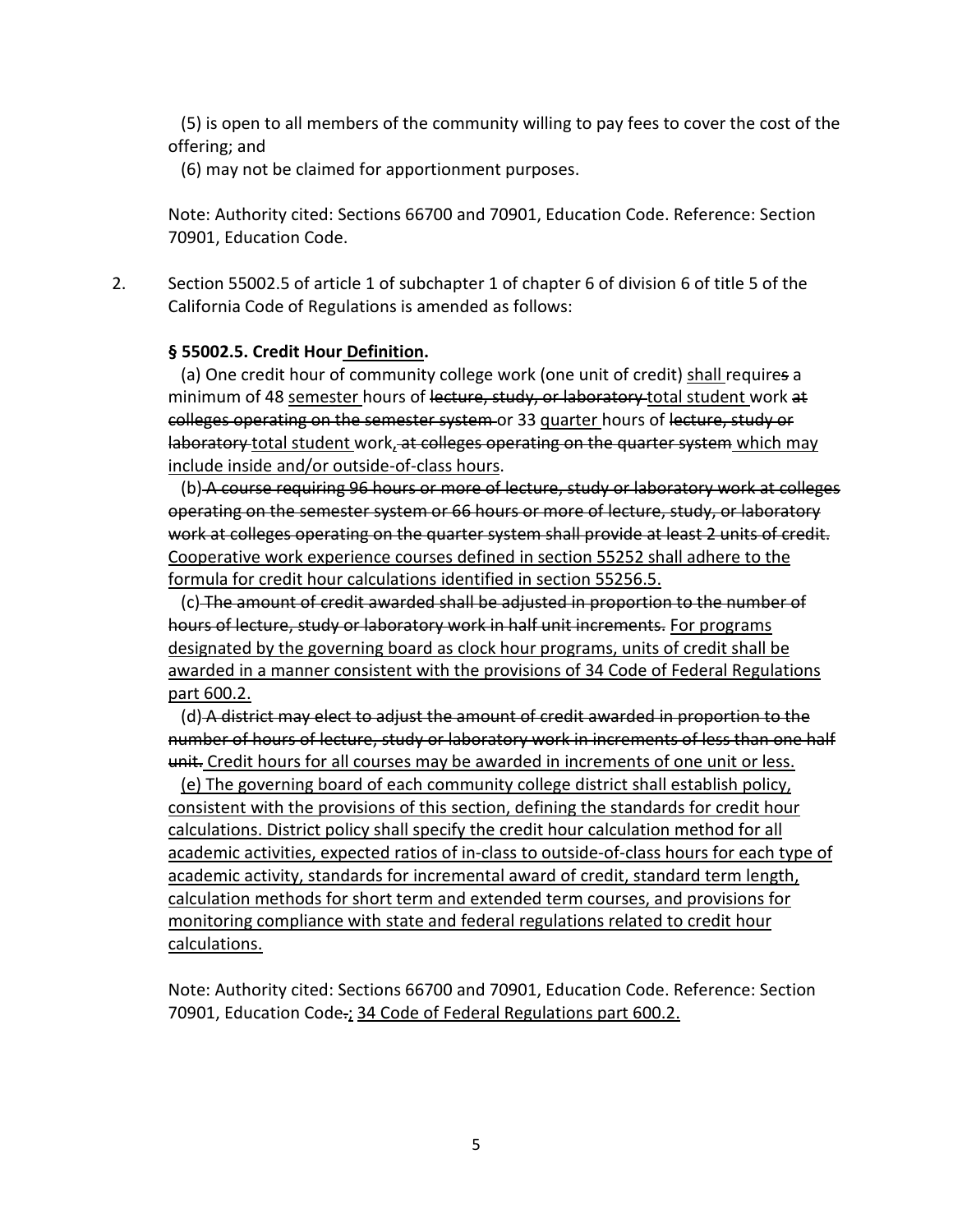3. Section 55100 of article 1 of subchapter 2 of chapter 6 of division 6 of title 5 of the California Code of Regulations is amended as follows:

# **§ 55100. Credit Course Approval.**

 (a) The governing board of each community college district shall establish policies for, and may approve individual degree-applicable-credit courses pursuant to section 55002, section 55002.5, and the Chancellor's Office Program and Course Approval Handbook prepared, distributed, and maintained by the Chancellor consistent with section 55000.5(a)which are offered as part of an educational program approved by the Chancellor pursuant to section 55130. Such courses need not be separately approved by the Chancellor.

 (b) A community college district may approve and offer nondegree-applicable credit courses and degree-applicable credit courses which are not part of an approved educational program without separate approval by the Chancellor. The Chancellor will conduct a periodic review to ensure that districts are in compliance with the following requirements: The chief executive officer, chief instructional officer, and curriculum committee chair of each college and/or district shall annually certify to the Chancellor, before the conclusion of each academic year, compliance with the following requirements related to the approval of credit courses:

(1) the college curriculum committee and district governing board have approved each such credit course pursuant to section 55002, section 55002.5, and the Chancellor's Office Program and Course Approval Handbook prepared, distributed, and maintained by the Chancellor consistent with section 55000.5(a);

 (2) no course which has previously been denied separate approval by the Chancellor or is part of a program that has been disapproved by the Chancellor may be offered pursuant to this subdivision unless the proposed course has been modified to adequately address the reasons for denial and has been subsequently reapproved by the college curriculum committee and district governing board;

(32) the college and/or district promptly reportsed all credit courses approved by the district governing board pursuant to this section subdivision to the Chancellor through the Chancellor's Office Curriculum Inventory and Management Information Systems.;

 (3) college and/or district personnel involved in the credit course approval process, including members of the curriculum committee, were provided with training regarding the rules, regulations, and local policies applicable to the approval of credit courses, including, but not limited to, the provisions of section 55002, section 55002.5, and the Chancellor's Office Program and Course Approval Handbook prepared, distributed, and maintained by the Chancellor consistent with section 55000.5(a);

 (4) the district governing board has established local policy or procedures specifying the relationship between contact hours, outside-of-class hours, and the calculation of credit hours consistent with section 55002.5.

 (c) Districts shall separately submit to the Chancellor all courses which are not part of any approved educational program for certification of compliance with all requirements pursuant to sections 55000 et seq., and the Program and Course Approval Handbook pursuant to section 55000.5. The Chancellor may conduct reviews to ensure that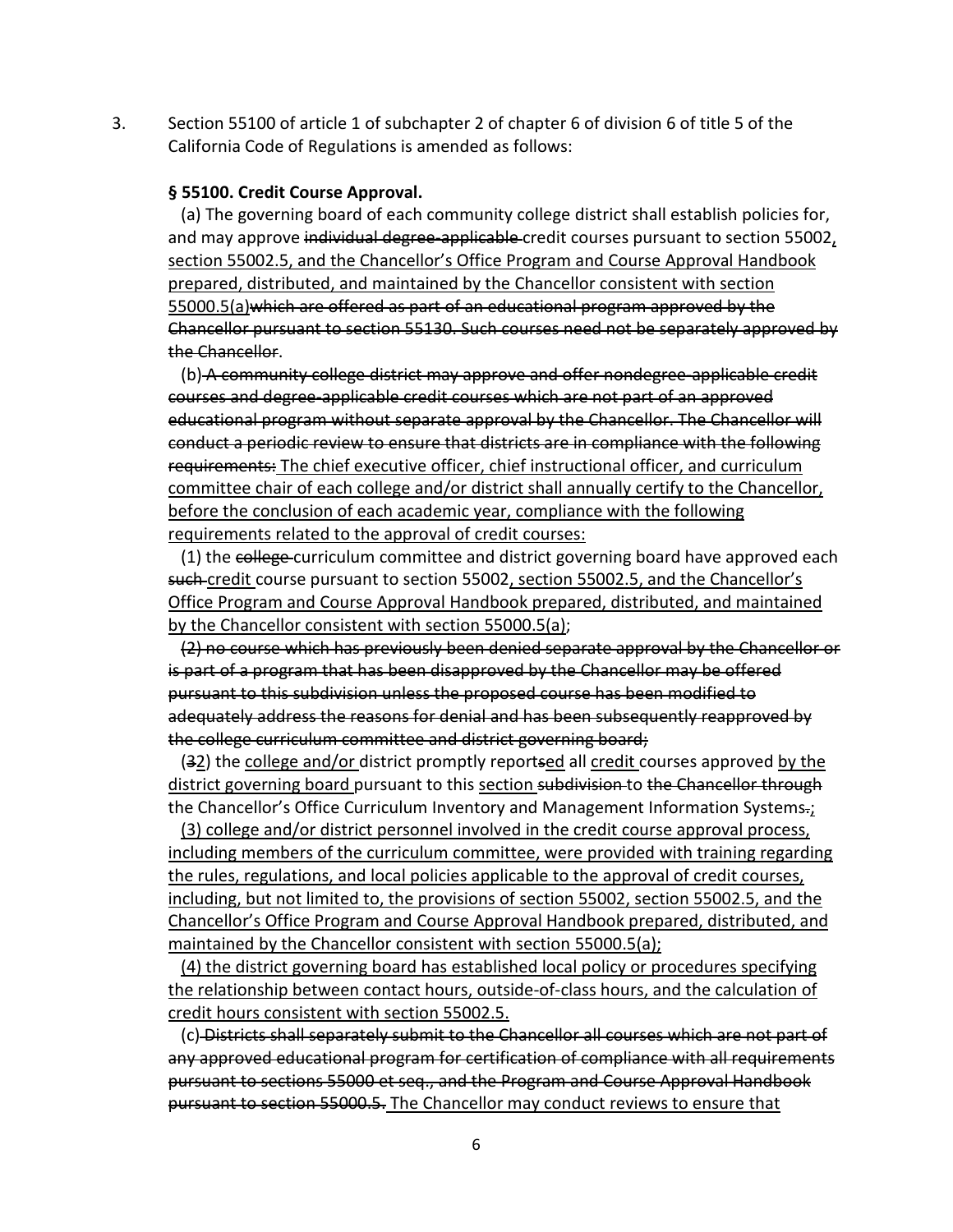colleges and/or districts are in compliance with the certification requirements identified in this section.

 (d) The Chancellor may, at any time, limit or terminate the ability of a district to approve or offer credit courses pursuant to subdivisions  $(b)$  and  $(c)$  if he or she-it is determinesd that a college and/or district has failed to comply with all any of the conditions set forth in those subdivisions this section until such time a college and/or district demonstrates compliance with all requirements for the certification requirements identified in this section.

Note: Authority cited: Sections 66700 and 70901, Education Code. Reference: Sections 70901 and 70902, Education Code.

4. Section 55130 of article 1 of subchapter 2 of chapter 6 of division 6 of title 5 of the California Code of Regulations is amended as follows:

**§ 55130. Approval of Credit Programs.**

 (a) Before offering any credit course as part of an educational program at a college, the governing board of a district shall obtain approval of the educational program from the Chancellor in accordance with the provisions of this article. Approval shall be requested on forms provided by the Chancellor. The governing board of each community college district shall establish policies for, and may approve, an educational program pursuant to articles 6 and 7 of subchapter 1 of chapter 6 of division 6, and the Chancellor's Office Program and Course Approval Handbook, prepared, distributed, and maintained by the Chancellor consistent with subdivision 55000.5(a).

(b) The application educational program submitted to the local governing board for approval shall contain at least-the following components:

(1)  $F$ the name of the proposed program.

(2) Tthe description of the proposed program.

(3) a list of required all courses to be included in the program.

(4) course outlines of records for all courses in the program.

(5) Tthe purposes and specific objectives of the proposed program.

(6) The place of the proposed program in the district master plan.

 $(67)$  Aan explanation of how the program is appropriate to the objectives and conditions of higher education and community college education in California and how it conforms to statewide master planning.

(87) The need for the proposed For career technical education programs, ascertained with regard to at least the following additional information must be provided to the district governing board factors:

 $(A)$  a list of o $\Theta$ ther community colleges in the area currently offering the program;

(B) Other programs closely related to the proposed program offered by the college;

(BC) Rrelation of the proposed program to regional labor job market analysis, demand where applicable; and

(D) Enrollment projection for the proposed program;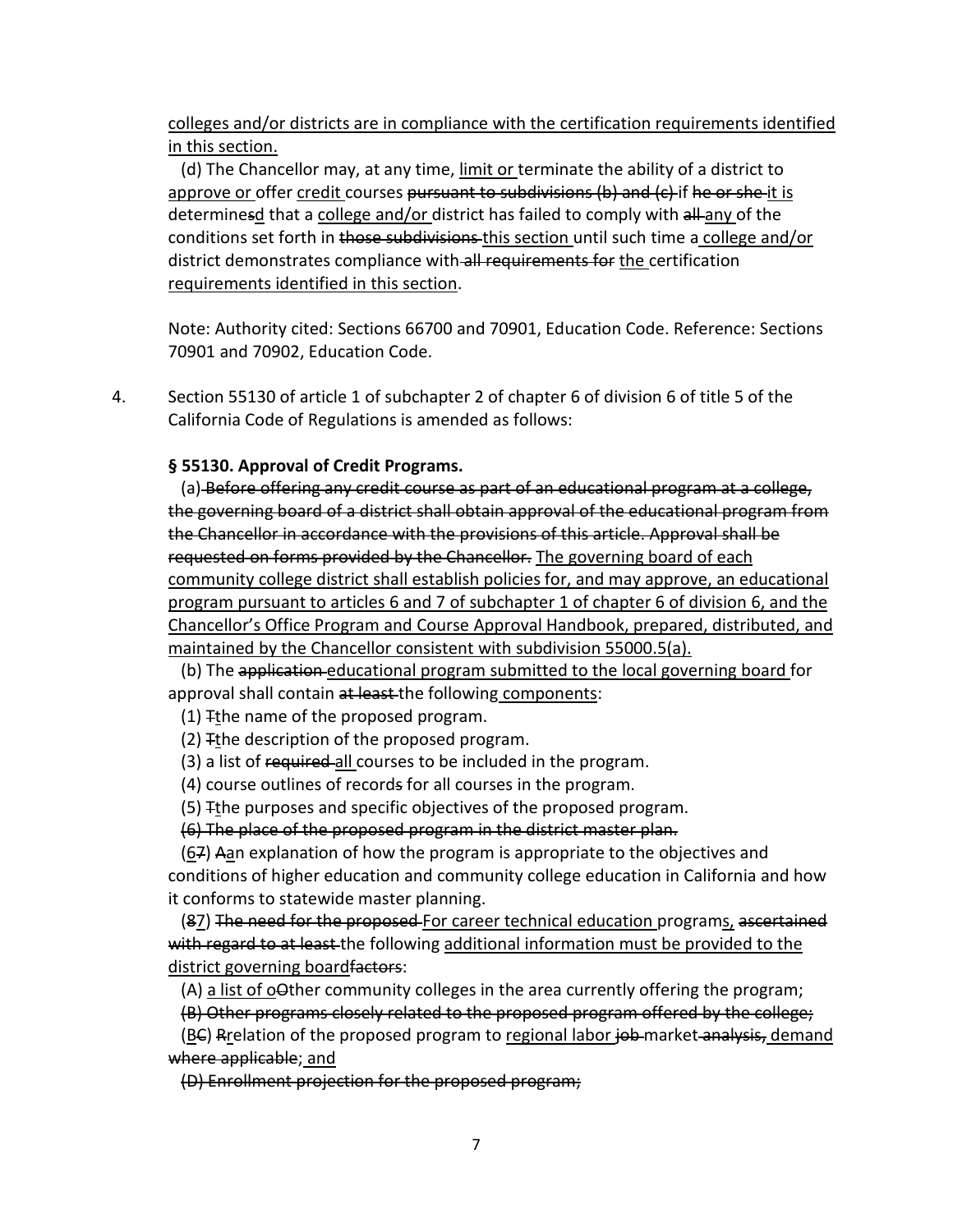(CE) Rrecommendations of career technical education regional consortia., when applicable; and

 (F) The classification of the courses in the program in accordance with section 55001. (89) The need for and present adequacy of the following resources shall be determined in relation to the proposed program:

(A) Llibrary and media center resources;

 (B) Ffacilities and equipment required to initiate and sustain the program. If a new facility is to be used, reference should be made to the five-year master plan.

(C) Aavailability of adequate or proposed financial support; and

(D) Aavailability of faculty.

 (c) The development, establishment and evaluation of an education program shall include representative faculty involvement. The chief executive officer, chief instructional officer, and curriculum committee chair of each college and/or district shall annually certify to the Chancellor, before the conclusion of each academic year, compliance with the following requirements related to the approval of credit programs:

 (1) the curriculum committee and district governing board have approved each credit program pursuant to articles 6 and 7 of subchapter 1 of chapter 6 of division 6, and the Chancellor's Office Program and Course Approval Handbook, prepared, distributed, and maintained by the Chancellor consistent with subdivision 55000.5(a);

 (2) the college and/or district promptly reported all credit programs approved by the district governing board pursuant to this section to the Chancellor's Office Curriculum Inventory and Management Information Systems;

 (3) college and/or district personnel involved in the credit program approval process, including members of the curriculum committee, were provided with training regarding the rules, regulations, and local policies applicable to the approval of credit programs, including, but not limited to, the provisions of articles 6 and 7 of subchapter 1 of chapter 6 of division 6, and the Chancellor's Office Program and Course Approval Handbook, prepared, distributed, and maintained by the Chancellor consistent with subdivision 55000.5(a);

 (4) the development, establishment, and evaluation of approved educational programs included representative faculty involvement.

 (d) An approval is effective until the program or implementation of the program is discontinued or modified in any substantial way. The Chancellor may evaluate an educational program, after its approval, on the basis of factors listed in this section. If on the basis of such an evaluation the Chancellor determines that an educational program should no longer be offered, the Chancellor may terminate the approval and determine the effective date of termination. The Chancellor may conduct reviews to ensure that colleges and/or districts are in compliance with the certification requirements identified in this section.

 (e) In multicollege districts, program approval is granted for a specific college. The Chancellor may, at any time, limit or terminate the ability of a district to approve or offer educational programs if it is determined that a college and/or district has failed to comply with any of the conditions set forth in this section until such time a college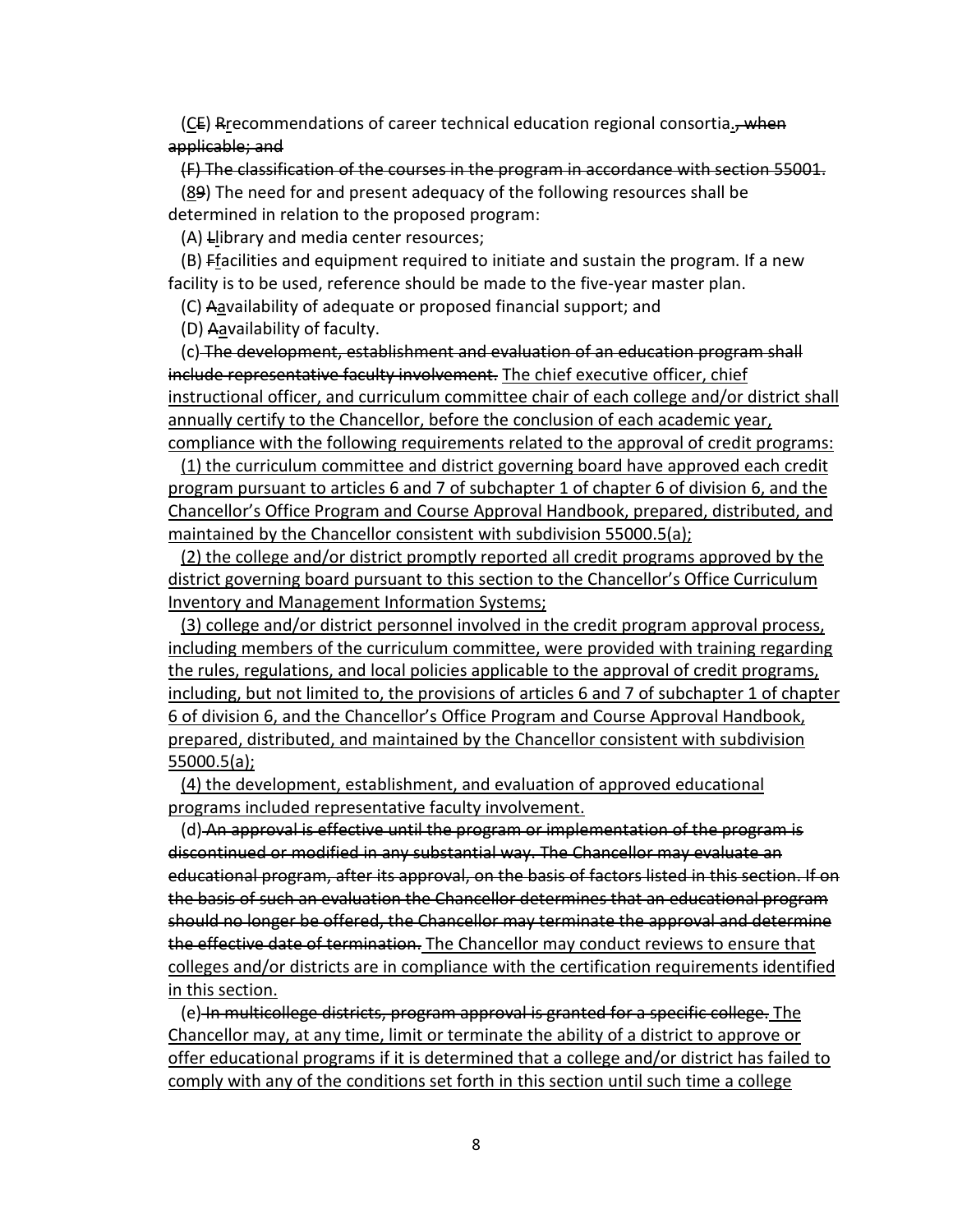and/or district demonstrates compliance with the certification requirements identified in this section.

 (f) In multi-college districts, the local governing board shall grant a program approval for a specific college.

Note: Authority cited: Sections 66700 and 70901, Education Code. Reference: Sections 70901 and 70902, Education Code.

5. Section 58050 of article 5 of subchapter 1 of chapter 9 of division 6 of title 5 of the California Code of Regulations is amended as follows:

# **§ 58050. Conditions for Claiming Attendance.**

 (a) All of the following conditions must be met in order for the attendance of students enrolled in a course to qualify for state apportionment:

(1) The course, or the program of which it is a part, must be approved by the Board of Governors governing board of each community college district in accordance with the provisions of subchapter 2 (commencing with section 55100) of chapter 6.

 (2) The course must meet the criteria and standards for courses prescribed by section 55002.

 (3) Unless expressly exempted by statute, the course must be open to enrollment by the general public, in accordance with section 58051.5 and article 1 (commencing with section 58100) of subchapter 2 of this chapter.

 (4) The district may not receive full compensation for the direct education costs for the course from any public or private agency, individual or group of individuals in accordance with section 58051.5.

 (5) The students enrolled in the course must be engaged in educational activities required of such students as described in the course outline of record. The number of contact hours for which apportionment is claimed shall not exceed the number specified in the course outline of record, subject to computation adjustments authorized pursuant to other provisions of this subchapter including, but not limited to, sections 58003.1, 58023 and 58164. If the course involves student use of district computers, other equipment, or facilities, the district shall monitor usage of such equipment or facilities as part of the course to ensure that they are used solely for the specified educational activities.

 (6) The students must be under the immediate supervision of an employee of the district, unless provided otherwise by law.

 (7) The employee of the district must hold valid and unrevoked credentials or be employed pursuant to minimum qualifications adopted by the Board of Governors or equivalencies pursuant to section 53430 authorizing the employee to render service in the capacity and during the period in which the employee served.

 (b) The regulations in this article are intended to clarify and interpret attendance accounting terminology used in subdivision subsection (a), and in sections 58051 and 58055.